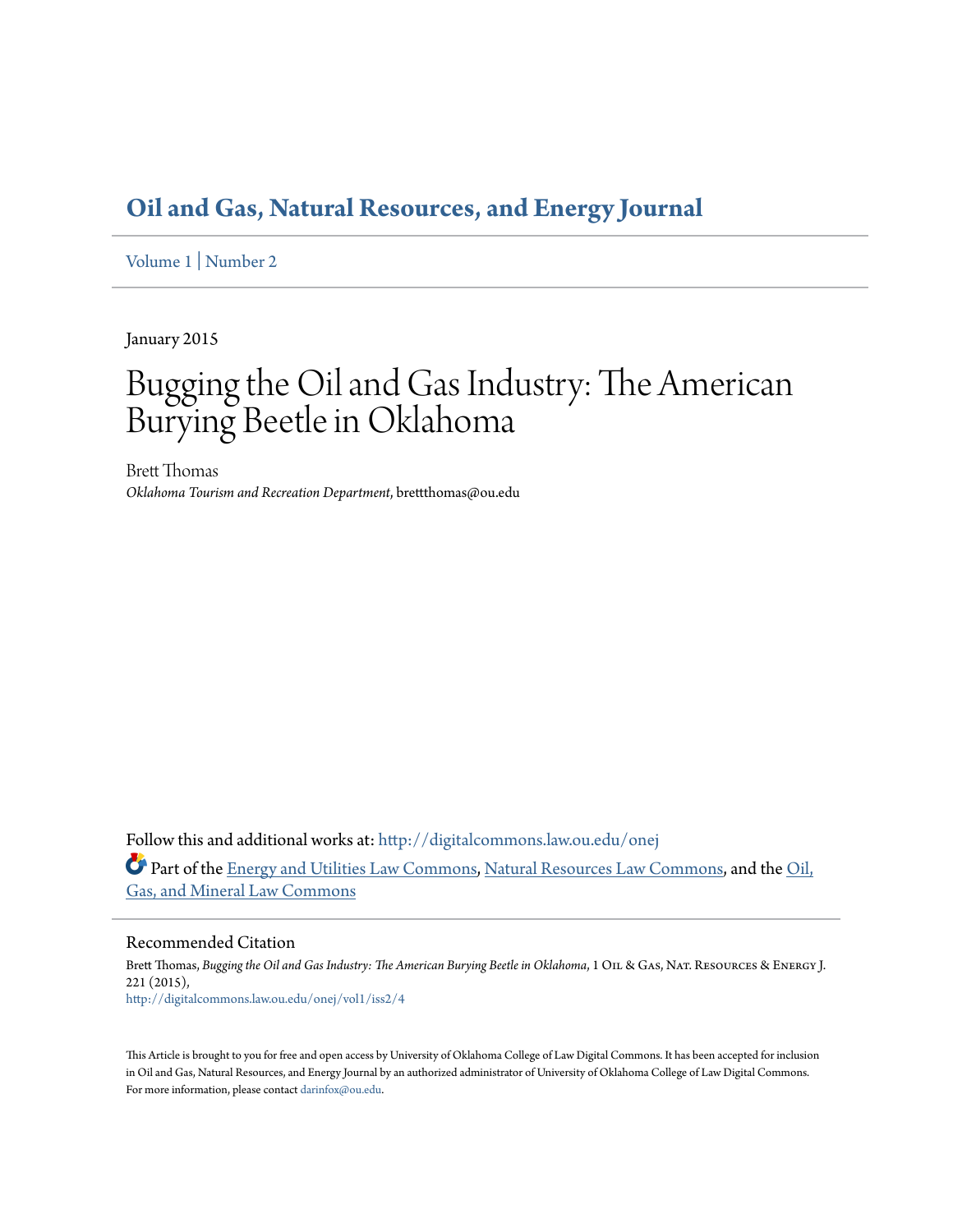# ONE J

*Oil and Gas, Natural Resources, and Energy Journal*

| VOLUME <sub>1</sub><br><b>NUMBER 2</b> |
|----------------------------------------|
|----------------------------------------|

### BUGGING THE OIL AND GAS INDUSTRY: THE AMERICAN BURYING BEETLE IN OKLAHOMA

BRETT THOMAS



The American Burying Beetle, *Nicrophorus americanus*, ("ABB"), a small orange and black beetle, known throughout the eastern half of Oklahoma for being listed by the United States Fish and Wildlife Service

-

<span id="page-1-0"></span> <sup>1.</sup> Widescreen Arkive, *American Burying Beetle (Nicrophorus americanus),* Last visited April 15, 2015*,* http://www.arkive.org/american-burying-beetle/nicrophorusamericanus/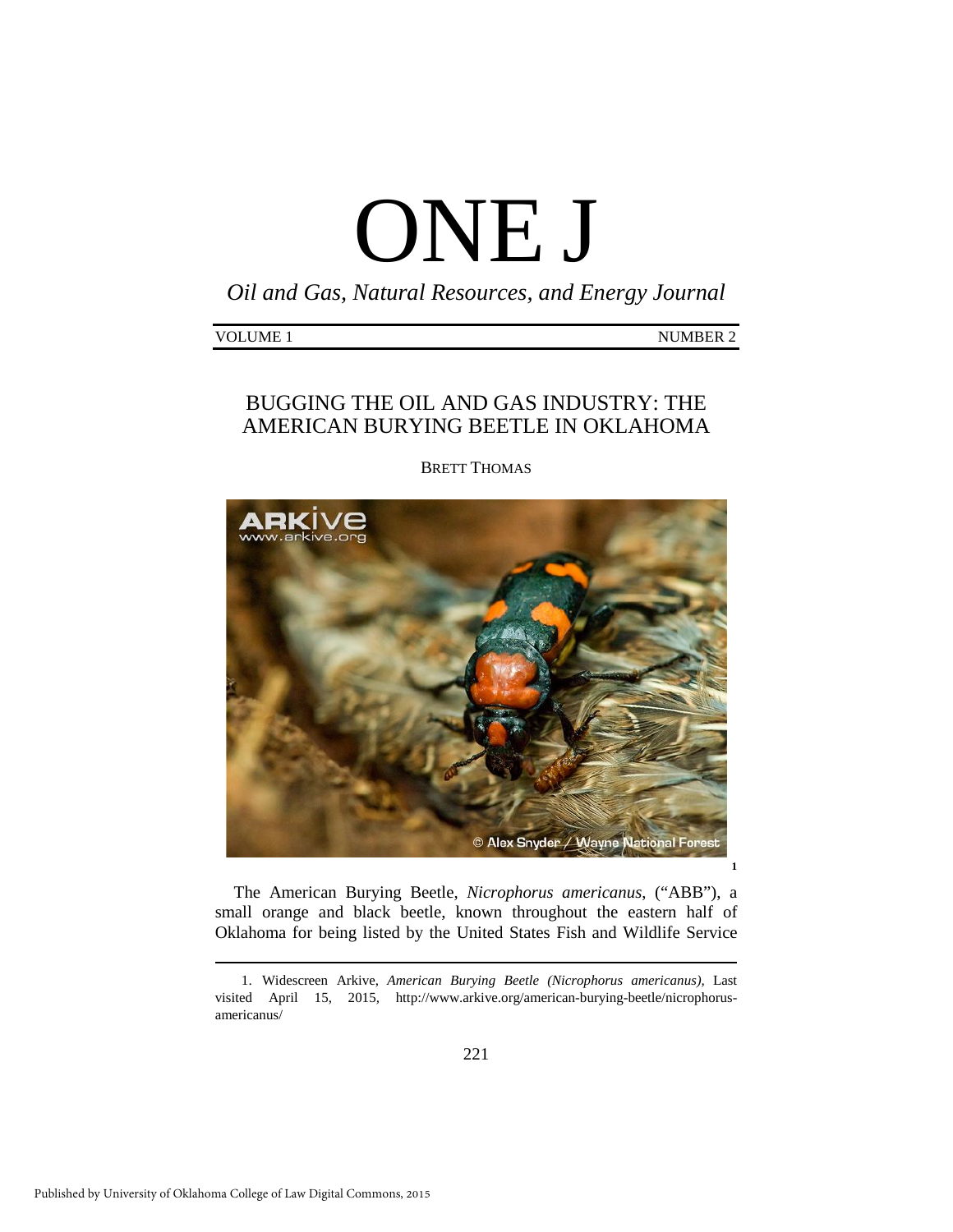("the Service") as an endangered species. While the ABB has been listed as endangered since July 13, 1989, under the Endangered Species Act (ESA), the recent publication and finalization of the Oil and Gas Industry Conservation Plan ("ICP") has changed the environment surrounding the ABB in Oklahoma. Prior to the ICP, companies were required to bait and trap beetle.<sup>[2](#page-2-0)</sup> Chaparral spent \$6 million to trap and relocate six ABBs for a pipeline, perhaps making the ABB one of the most expensive insects around.<sup>[3](#page-2-1)</sup> With a maximum allowed disturbance totaling at  $32,234<sup>4</sup>$  $32,234<sup>4</sup>$  $32,234<sup>4</sup>$  acres and mitigation credit acres reported by the Oklahoma Independent Petroleum Association at a cost of \$10,000 per acre<sup>[5](#page-2-3)</sup>, the implications of the ICP could end up costing the oil and gas industry hundreds of millions of dollars during the twenty-two years the ICP is in effect. Furthermore, with the deadlines approaching in 2015 and 2016 for determinations under the ESA to be made on more than 251 species, due to a settlement between the WildEarth Guardians, the Service, and the Department of the Interior, this ICP may be a show of what is to come not only in Oklahoma, but throughout the country.<sup>[6](#page-2-4)</sup> According to the Service Endangered species website, as of March 1, 2015, Oklahoma is home to twenty-one listed species<sup>[7](#page-2-5)</sup>, two proposed listed species<sup>[8](#page-2-6)</sup>, and three candidate species.<sup>[9](#page-2-7)</sup> While

<u>.</u>

<span id="page-2-3"></span> 5. Letter from Brian Woodard, Vice President of Regulatory Affairs, Oklahoma Independent Petroleum Association, to Fields Supervisor, Oklahoma Ecological Service Field Office, U.S. Fish and Wildlife Service (April 29, 2014).

<span id="page-2-4"></span> 6. Ann Norman, National Center for Policy Analysis: *Environmental Regulation through Litigation,* Backgrounder No. 174, August, 2014, http://www.ncpa.org/pdfs/bg174.pdf.

<span id="page-2-0"></span> <sup>2.</sup> Adam Wilmoth, New home prepared for endangered beetles, Daily Oklahoman, February 25, 2014, last visited March 27, 2015, http://newsok.com/new-home-prepared-forendangered-beetles/article/3937280/?page=2.

 <sup>3.</sup> *Id.* 

<span id="page-2-2"></span><span id="page-2-1"></span> <sup>4.</sup> U.S. Fish and Wildlife Service, Oklahoma Ecological Services Field Office, Final Oil and Gas Industry Conservation: Associated with the Issuance of Endangered Species Act Section 10(a)(1)(B) Permits for the American Burying Beetle in Oklahoma, May 21, 2014, http://www.fws.gov/southwest/es/oklahoma/documents/abb/abb\_icp/final%20icp%2020140 521%20with%20signatures.pdf.

<span id="page-2-5"></span> <sup>7.</sup> U.S. Fish & Wildlife Service, *Environmental Conservation Online System*, last visited March 27, 2015, http://ecos.fws.gov/tess\_public/reports/species-listed-by-statereport?state=OK&status=listed.

<span id="page-2-6"></span> <sup>8.</sup> U.S. Fish & Wildlife Service, *Environmental Conservation Online System*, last visited March 27, 2015, http://ecos.fws.gov/tess\_public/reports/species-listed-by-statereport?state=OK&status=proposed.

<span id="page-2-7"></span> <sup>9.</sup> U.S. Fish & Wildlife Service, *Environmental Conservation Online System*, last visited March 27, 2015, http://ecos.fws.gov/tess\_public/reports/species-listed-by-statereport?state=OK&status=candidate.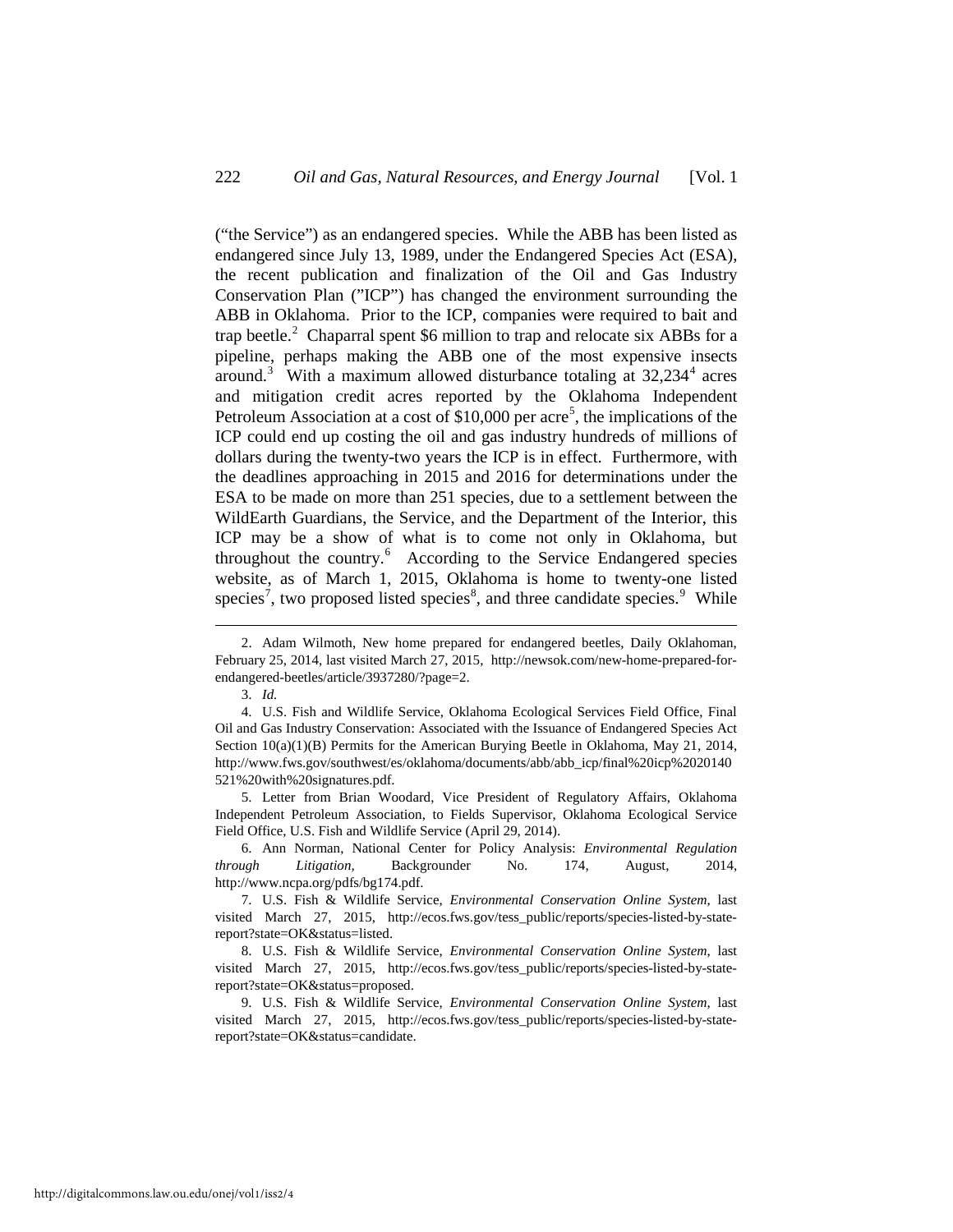the ABB is the buzz of not only the Oil and Gas Industry but much of the state, decisions being made in the next two years may result in similar situations throughout the state regarding different animals. While the only other insect that is of status in Oklahoma, is the Rattlesnake Master Borer Moth, which is a candidate species for listing, the continued conservation of plants and animals from extinction will continue to be point of contention between the market place and the conservation.<sup>[10](#page-3-0)</sup>

The purpose of this paper is to: 1) provide a brief background of the ESA; 2) provide basic information on the ABB; 3) Discern how the ABB being endangered has been dealt with in the past by the Oil and Gas Industry; 4) review the requirements and raise legal issues under the ICP; and 5) discuss current and possible issues with future ESA listings in Oklahoma.

#### *The Endangered Species Act*

In 1966, Congress passed the Endangered Species Preservation Act that allowed for some protection to be given to endangered species. In 1973, Congress passed the Endangered Species Act that provided the framework of the current the version of the ESA, which allowing for the listing of invertebrates and plants as being endangered or threatened.<sup>[11](#page-3-1)</sup> The ESA protects animals that are either listed as "endangered" or "threatened" by the Service. An endangered species "means any species which is in danger of extinction throughout all or a significant portion of its range other than a species of the Class Insecta determined by the Secretary to constitute a pest whose protection under the provisions of this chapter would present an overwhelming and overriding risk to man."[12](#page-3-2) While a threatened species "means any species which is likely to become an endangered species within the foreseeable future throughout all or a significant portion of its range."<sup>13</sup> The ESA specifically lays out five factors that are to be considered when listing a species as either endangered or threatened:

(A) the present or threated destruction, modification or curtailment of its habitat or range;

<span id="page-3-0"></span> <sup>10.</sup> U.S. Fish & Wildlife Service, *Environmental Conservation Online System*, last visited March 27, 2015,

<span id="page-3-1"></span>http://ecos.fws.gov/speciesProfile/profile/speciesProfile?spcode=I0LJ. 11. .U.S. Fish & Wildlife Service, *Environmental Conservation Online System*, last

<span id="page-3-3"></span><span id="page-3-2"></span>visited March 27, 2015, http://www.fws.gov/endangered/laws-policies/esa-history.html.

<sup>12. 16</sup> U.S.C.A. § 1532 (West).

<sup>13.</sup> *Id.*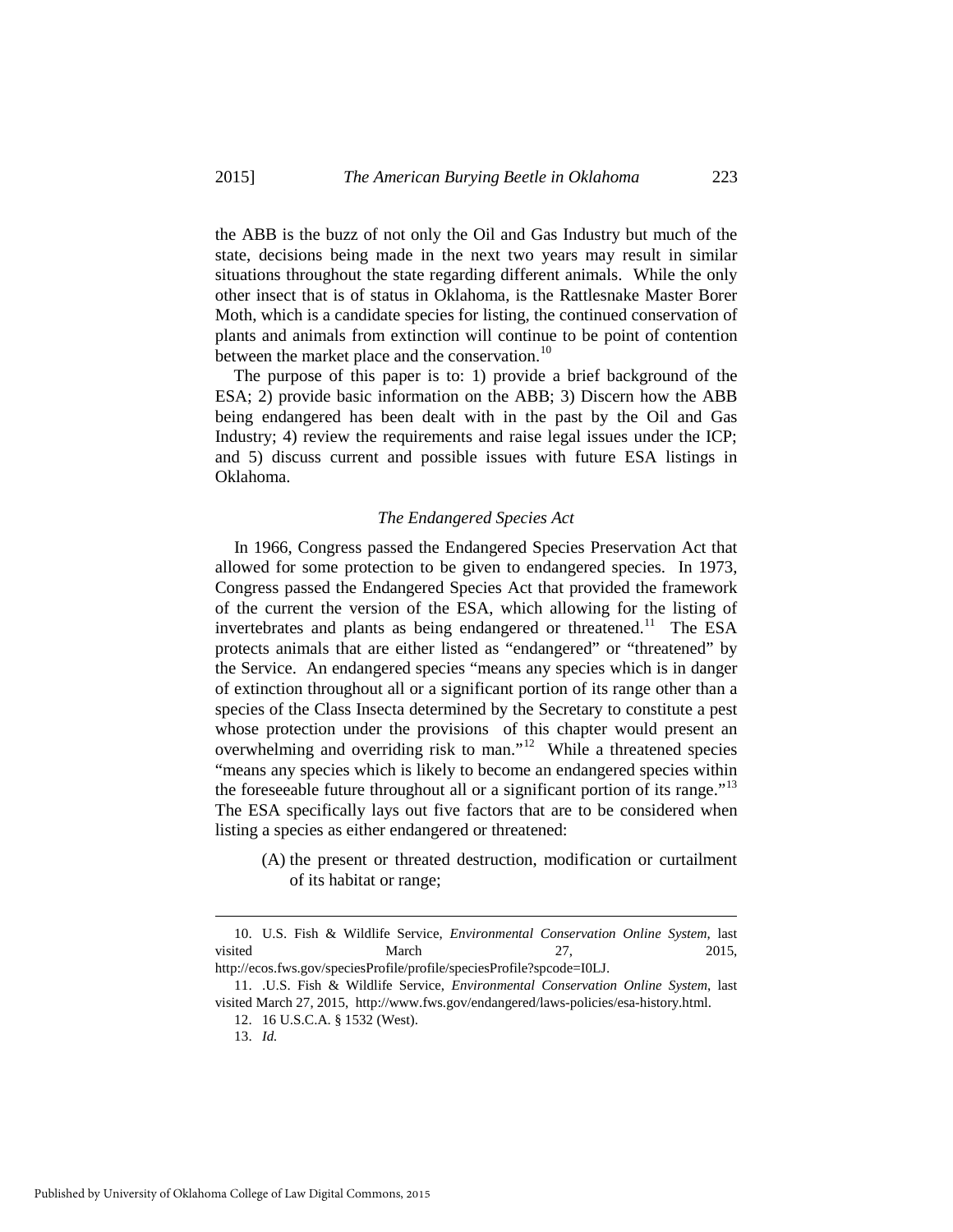- (B) overutilization for commercial , recreation, scientific, or education purposes;
- (C) disease or predation;
- (D) the inadequacy of existing regulatory mechanisms; or
- (E) other natural or manmade factors affecting its continued existence.<sup>[14](#page-4-0)</sup>

While any of these factors can trigger the Service to list a specific species, a "take" upon the species is prohibited once the species listed as endangered or threatened, accompanied by a section  $4(d)$  permit.<sup>[15](#page-4-1)</sup> "The term 'take' means to harass, harm, pursue, hunt, shoot, wound, kill, trap, capture, or collect, or to attempt to engage in any such conduct."<sup>[16](#page-4-2)</sup> While the general prohibition of a take on a listed species is in effect, the Secretary of the Interior may issue permits which allow the otherwise prohibited takings of listed species so long as the take is "incidental" and the permit is accompanied by a conservation plan that would estimate the projected take, describe steps that are to be taken by the applicant to minimize and mitigate the impacts, and provide the necessary evidence of sufficient funding to complete such minimization and mitigation efforts that are being proposed.[17](#page-4-3) The purpose of the ESA is to not only prevent the extinction of listed species but also to get species to a point of recovery in which they can be removed from being listed as either threatened or endangered.<sup>[18](#page-4-4)</sup>

#### *The American Burying Beetle*

#### *Lifecycle and Facts*

The ABB is the largest carrion beetle in North America, reaching 1.0 to 1.8 inches in length.<sup>19</sup> The ABB is identifiable by the unique large orange-red marking front portion of the thorax.<sup>[20](#page-4-6)</sup> A carrion beetle is dependent on

 <sup>14. 16</sup> U.S.C.A. § 1533 (West).

<span id="page-4-2"></span><span id="page-4-1"></span><span id="page-4-0"></span><sup>15.</sup> Sam Kalen, Landscape Shifting Paradigm for the Endangered Species Act: An Integrated Critical Habitat Recovery Program, 55 Nat. Resources J. 47, 56 (2014).

<sup>16. 16</sup> U.S.C.A. §1532 (West).

<sup>17. 16</sup> U.S.C.A. § 1539 (West).

<span id="page-4-4"></span><span id="page-4-3"></span><sup>18.</sup> Sam Kalen, Landscape Shifting Paradigm for the Endangered Species Act: An Integrated Critical Habitat Recovery Program, 55 Nat. Resources J. 47, 56 (2014)

<span id="page-4-6"></span><span id="page-4-5"></span><sup>19. .</sup>U.S. Fish and Wildlife Service, American Burying Beetle Biology, June 4, 2014, http://www.fws.gov/southwest/es/oklahoma/Documents/ABB/American%20Burying%20Be etle%20Biology.pdf

<sup>20.</sup> *Id.*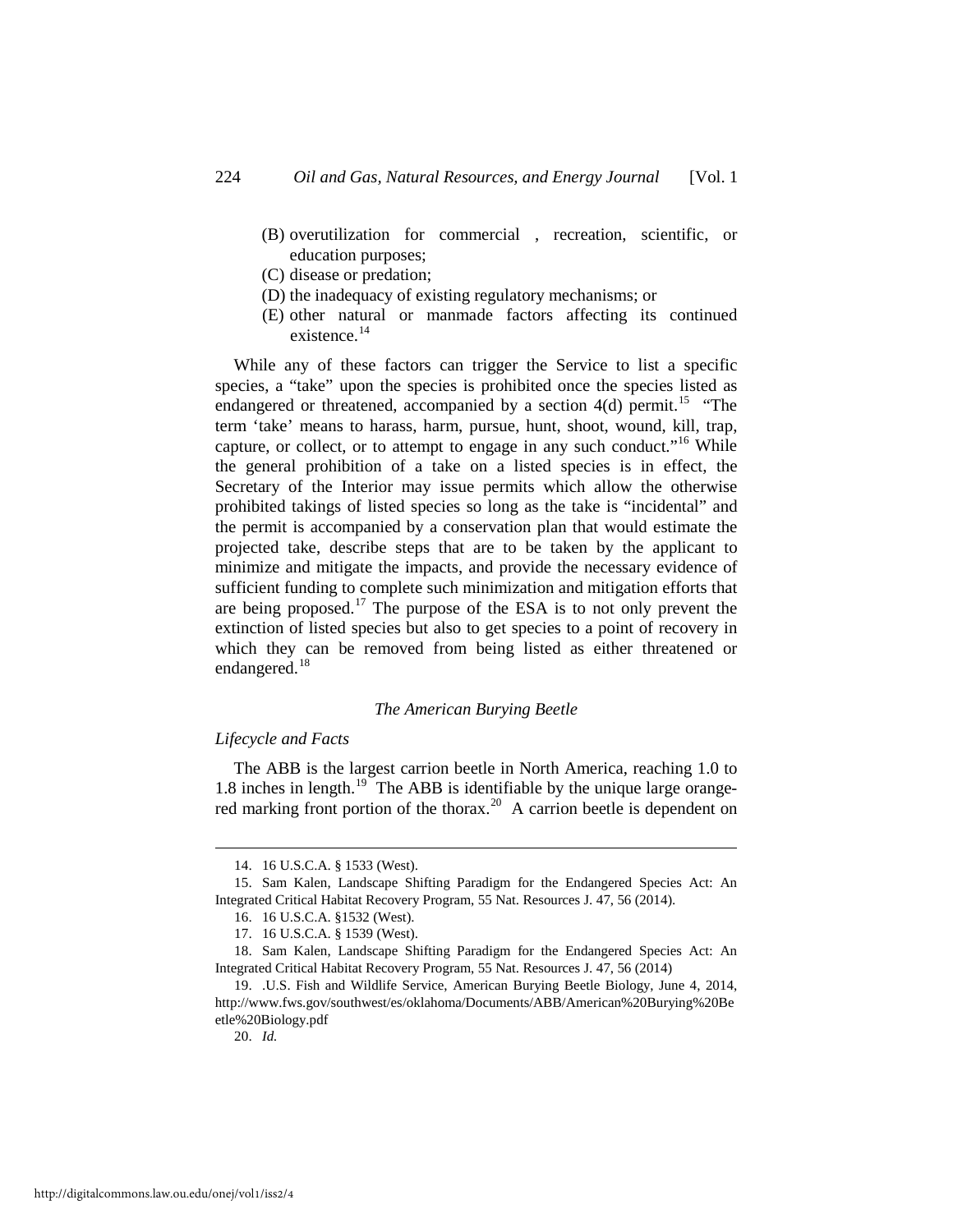animal carcass for food and reproduction as it buries a small animal carcass in the ground, by which it lays its eggs and then uses the buried carcass as a source of food to provide for their young and themselves. $^{21}$  $^{21}$  $^{21}$  The ABB has been known to bury carrion up to depth of two feet beneath the soil.<sup>[22](#page-5-1)</sup> The ABB is unusual, as insects are concerned, due to the fact that the parents generally stay with the larva and directly provide food and protection after hatching.<sup>[23](#page-5-2)</sup> To complicate the issues for the oil and gas industry, ABBs are nocturnal insects that are active when ambient nighttime temperature exceeds 60 degrees Fahrenheit.<sup>[24](#page-5-3)</sup> With a one-year life cycle, ABBs usually emerge as adults in in late summer or early fall, then winter underground when temperatures at night are below 60F, then emerge the next year to mate and reproduce.<sup>[25](#page-5-4)</sup> The ABB is a strong flyer and have been reported moving distances from .10 to 18.6 miles in different parts of their range, moving up to 1.8 miles per night during their active season.<sup>26</sup> With their wide range, the ABB are considered to be habitat generalists, existing in many types of habitat with a diversity of vegetation types and soil make up (excluding wetlands, farmlands, urban areas, and deserts) that must allow them to ultimately bury their carrion and to create their brood chambers.<sup>27</sup> The historical range of the ABB spread over 35 states, however the ABB currently occupies an estimated 10% of its previous historical range.<sup>[28](#page-5-7)</sup>

#### *The Decline of the ABB*

There are numerous theories and attributable causes to the decline of the historic ABB population range. One of the main causes thought to be behind the declining numbers of the ABB in the last several years is a loss of appropriate sized carrion such as the Passenger Pigeon, Greater Prairie-

<span id="page-5-0"></span> <sup>21.</sup> Mark V. Lomolino, J. Curtis Creighton, Gary D. Schnell, and David L. Cretain, *Conservation Biology*, Ecology and Conservation of the Endangered American Burying Beetle (Nicrophorus americanus), Vol. 9, No. 3 (June., 1995), pp. 605-614.

<span id="page-5-1"></span><sup>22.</sup> U.S. Fish and Wildlife Service, Oklahoma Ecological Services Field Office, Final Oil and Gas Industry Conservation, *supra*.

<span id="page-5-2"></span><sup>23.</sup> Dr. Amy Smith, Examination of American Burying Beetle Reproductive Habitat, Final Report (2010), http://digitalprairie.ok.gov/cdm/ref/collection/stgovpub/id/19528.

<span id="page-5-3"></span><sup>24.</sup> New York State Department of Environmental Conservation, American Burying Beetle Fact Sheet, last visited March 27, 2015, http://www.dec.ny.gov/animals/7124.html 25. *Id.* 

<span id="page-5-7"></span><span id="page-5-6"></span><span id="page-5-5"></span><span id="page-5-4"></span><sup>26.</sup> U.S. Fish and Wildlife Service, Oklahoma Ecological Services Field Office, Final Oil and Gas Industry Conservation *, supra.*

<sup>27.</sup> *Id.* 

<sup>28.</sup> *Id.*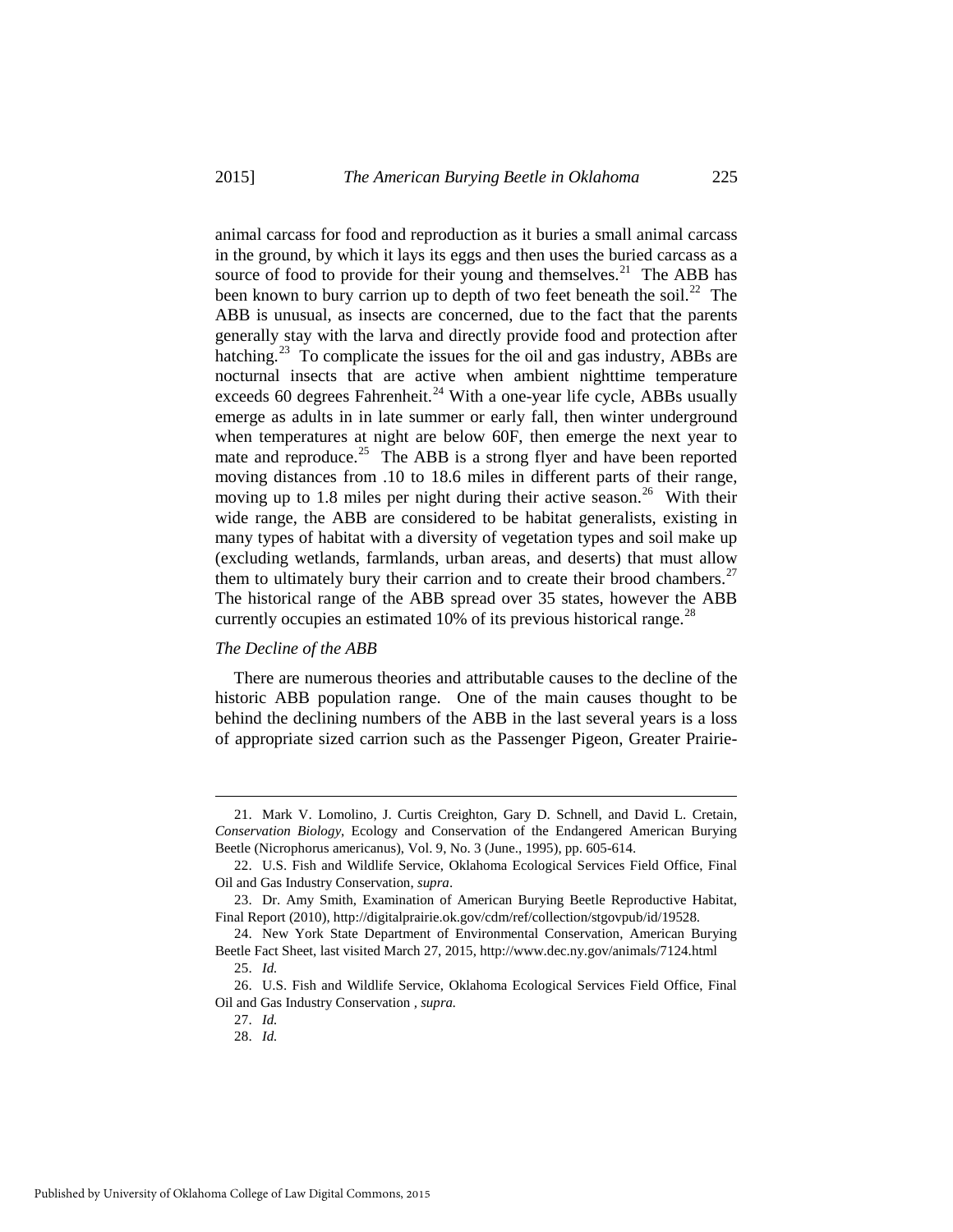Chicken, and the Wild Turkey throughout their range.<sup>[29](#page-6-0)</sup> The University of Nebraska State Museum Division of Entomology identifies five probable attributing causes to the decline of the population: (1) artificial lighting which causes the decrease of nocturnally active insects, (2) changing food sources based on the changing habitat, (3) disruption of habitat due to development, (4) increased competition for carrion, and (5) genetic issues.<sup>30</sup> While the ICP details and addresses some of these concerns as will be discussed in further sections, the ICP specifically identifies the removal of top-level carnivores such as the grey wolf and eastern cougar as society moved west resulting in the increased populations of meso-carnivores (such as the American crow, raccoon, red fox, opossum, and striped skunk) which led to an increased competition of carrion food sources.<sup>[31](#page-6-2)</sup> The prevailing theories surrounding the decline of the ABB focus on habitat fragmentation caused by (1) reduced appropriate sized carrion prey for ABB reproduction, and (2) increased competition for carrion prey by other predatory scavengers. $32$  Other threats to the ongoing conservation efforts to restore the ABB to stable numbers include the introduction of invasive species, specifically the red imported fire ant (RIFA), which has been shown to prevent other carrion beetles burying their prey and has even been shown to completely eliminate ground-nesting species populations of rodents and birds in specific areas.<sup>33</sup> The RIFA is not only a direct threat to the ABB but also an indirect threat upon their food source.

#### *The Oil and Gas Industry Conservation Plan (ICP)*

#### *Minimization*

The ICP has been finalized and was issued May 21, 2014, by the Service office located in Tulsa, Oklahoma. There are several requirements for the industry that will have effects on the daily operations of both Upstream and Midstream operations within the Planning Area.<sup>[34](#page-6-5)</sup> Upstream Production

 <sup>29.</sup> *Id.* 

<span id="page-6-1"></span><span id="page-6-0"></span><sup>30.</sup> Brett Ratcliffe, University of Nebraska State Museum, The American Burying Beetle, An endangered species, last visited March 27, 2015, http://museum.unl.edu/research/entomology/endanger.htm.

<span id="page-6-3"></span><span id="page-6-2"></span><sup>31. .</sup>U.S. Fish and Wildlife Service, Oklahoma Ecological Services Field Office, Final Oil and Gas Industry Conservation, *supra*.

<sup>32.</sup> *Id.* 

<sup>33.</sup> *Id.* 

<span id="page-6-5"></span><span id="page-6-4"></span><sup>34.</sup> The Planning Area includes 45 counties in Oklahoma: Adair, Atoka, Bryan, Carter, Cherokee, Choctaw, Cleveland, Coal, Craig, Creek, Delaware, Garvin, Haskell, Hughes, Johnston, Kay, Latimer, Le Flore, Lincoln, Love, Marshall, Mayes, McClain, McCurtain,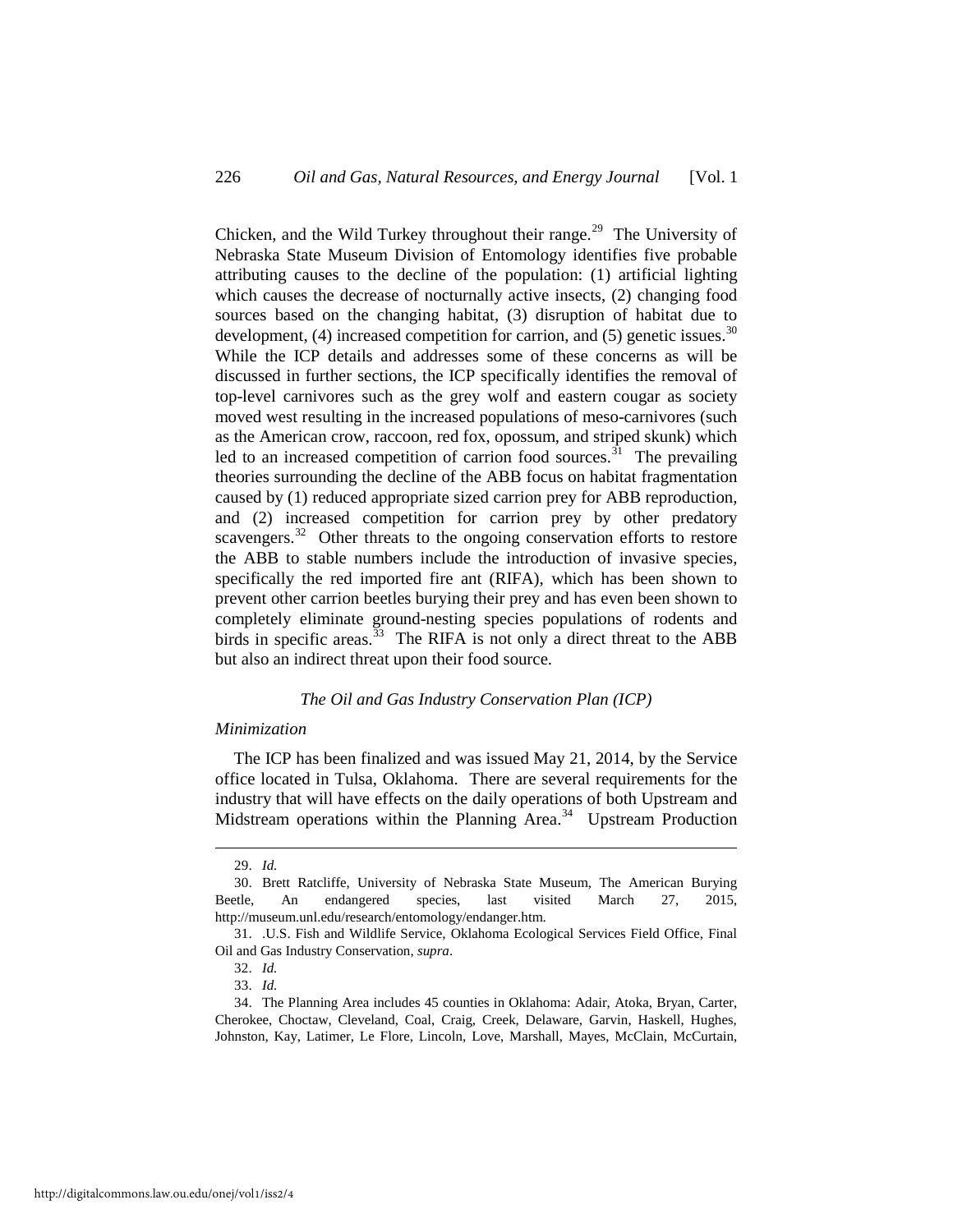activities that are covered by this plan include: seismic exploration; facility construction, maintenance, and decommissioning (including well pads, roads, electrical lines, impoundments, and communication towers); drilling and completion activities; and gas flaring.<sup>35</sup> Affected Midstream Development included in the ICP for the Planning area include: construction of pipelines (gathering, transmission, and distribution), access roads, stations (booster, compressor, pump meter, electrical), mainline valves, pig launchers and receivers, regulator facilities, electrical lines, communication towers, and any other facility associated with the operations; maintenance of the pipelines, facilities, and stations.<sup>36</sup> Most of the covered activities in either area of operations use heavy equipment and destroy the habitat of the ABB directly or such use of equipment may cause the death or harm directly to the ABB that may be present underground, destroyed by the digging operations or the vehicles commonly used by the industry during operations, production, and construction activities. The ICP has set a maximum amount of land disturbance that will be allowed in Planning Area of 32,234 acres.

#### *Anticipated Effects*

The anticipated effects on the ABB a generally covered by three topics: (1) destruction of physical habitat; (2) general effects on their actual habits and activities; (3) physical destruction or harm to the ABB in both adult and larvae stages of life.

First, harm to the physical habitat concerns center mostly around the vegetation and the soil impacts of the oil and gas industry. While typically nocturnal, during daylight hours the ABB exists in vegetation until their nocturnally active period. The removal of vegetation of the habitat may result in a loss of cover and moisture within soil thus causing further destruction during the active period of the  $ABB<sup>37</sup>$  $ABB<sup>37</sup>$  $ABB<sup>37</sup>$ . The impacts related to the soil may be caused by the use of heavy machinery by compacting top soil that would otherwise be suitable for the burying of their prey.<sup>38</sup> The

<u>.</u>

McIntosh, Murray, Muskogee, Noble, Nowata, Okfuskee, Okmulgee, Osage, Ottawa, Pawnee, Payne, Pittsburg, Pontotoc, Rogers, Seminole, Sequoyah, Tulsa, Wagoner, and Washington.

<span id="page-7-0"></span><sup>35.</sup> U.S. Fish and Wildlife Service, Oklahoma Ecological Services Field Office, Final Oil and Gas Industry Conservation, *supra*.

<span id="page-7-3"></span><span id="page-7-2"></span><span id="page-7-1"></span><sup>36.</sup> U.S. Fish and Wildlife Service, Oklahoma Ecological Services Field Office, Final Oil and Gas Industry Conservation, *supra*.

<sup>37.</sup> *Id.* 

<sup>38.</sup> *Id.*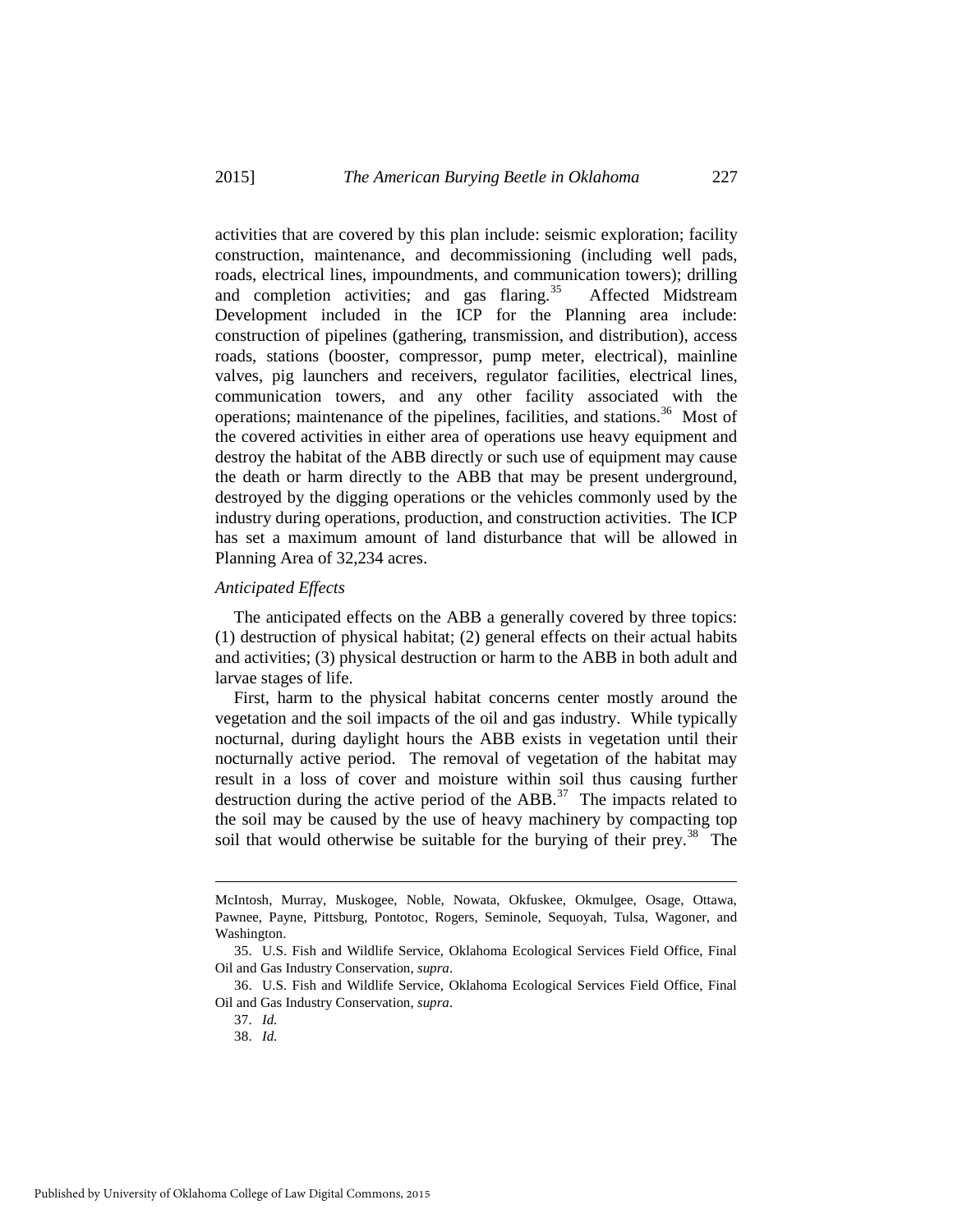maintenance of vegetation at a height above eight inches is also important, as shorter vegetation results in the loss of moisture in the soil which has been shown to harm or even result in the death of the ABB while underground for both winter or during their breeding cycle during their active months $39$ .

The impacts of the oil and gas industry to the physical behaviors of the ABB during the active season are projected to be caused more by light pollution after dark from artificial lighting and flaring, which are both known to attract the  $ABB<sup>40</sup>$  $ABB<sup>40</sup>$  $ABB<sup>40</sup>$  The disruptions of their habits during their typically active nocturnal periods affect their ability to forage and increase the likelihood of predation by other animals.<sup>[41](#page-8-2)</sup>

The physical impacts of the industry include multiple ways in which the physical safety of the ABB is expected to be adversely affected. The use of heavy equipment and vegetation removal may not only result in the death of adult ABB, but also in the destruction of their brooding chambers.<sup>42</sup> The physical construction projects may result in the burying, unearthing, crushing, of not only the brooding chambers but the wintering adults as well when construction activities and infrastructure placement occur within the range of the ABB.<sup>[43](#page-8-4)</sup>

The ICP requires the Oil and Gas Industry in Oklahoma minimize and mitigate the impacts that are likely to result upon the ABB population, as required by Section 10(a)(2)(B) of the ESA. Specific minimization measures that are required by the ICP are : (1) reduce the use of vehicles, heavy equipment, and machinery; (2) reduce risk of motor vehicles sparking wildfires; (3) increase safety during operation fluid use and storage; (4) Reduce erosion and increase soil stability; (5) provide educational program for construction personnel; (6) limit use of artificial lighting; (7) limit use of gas flares; (8) limit disturbance of maintenance machines used on vegetation; (9) limit the use of chemical herbicides; and  $(10)$  set aside topsoil for replacement.<sup>44</sup>

Many of these minimization measures are directly pointed at the reducing the effects of the disturbance to the topsoil and vegetation of the

<span id="page-8-2"></span><span id="page-8-1"></span><span id="page-8-0"></span> <sup>39.</sup> U.S. Fish and Wildlife Service, Oklahoma Ecological Services Field Office, Final Oil and Gas Industry Conservation, *supra*.

<sup>40.</sup> *Id.*  41. *Id.* 

<sup>42.</sup> *Id.* 

<sup>43.</sup> *Id.* 

<span id="page-8-5"></span><span id="page-8-4"></span><span id="page-8-3"></span><sup>44.</sup> U.S. Fish and Wildlife Service, Oklahoma Ecological Services Field Office, Final Oil and Gas Industry Conservation, *supra*.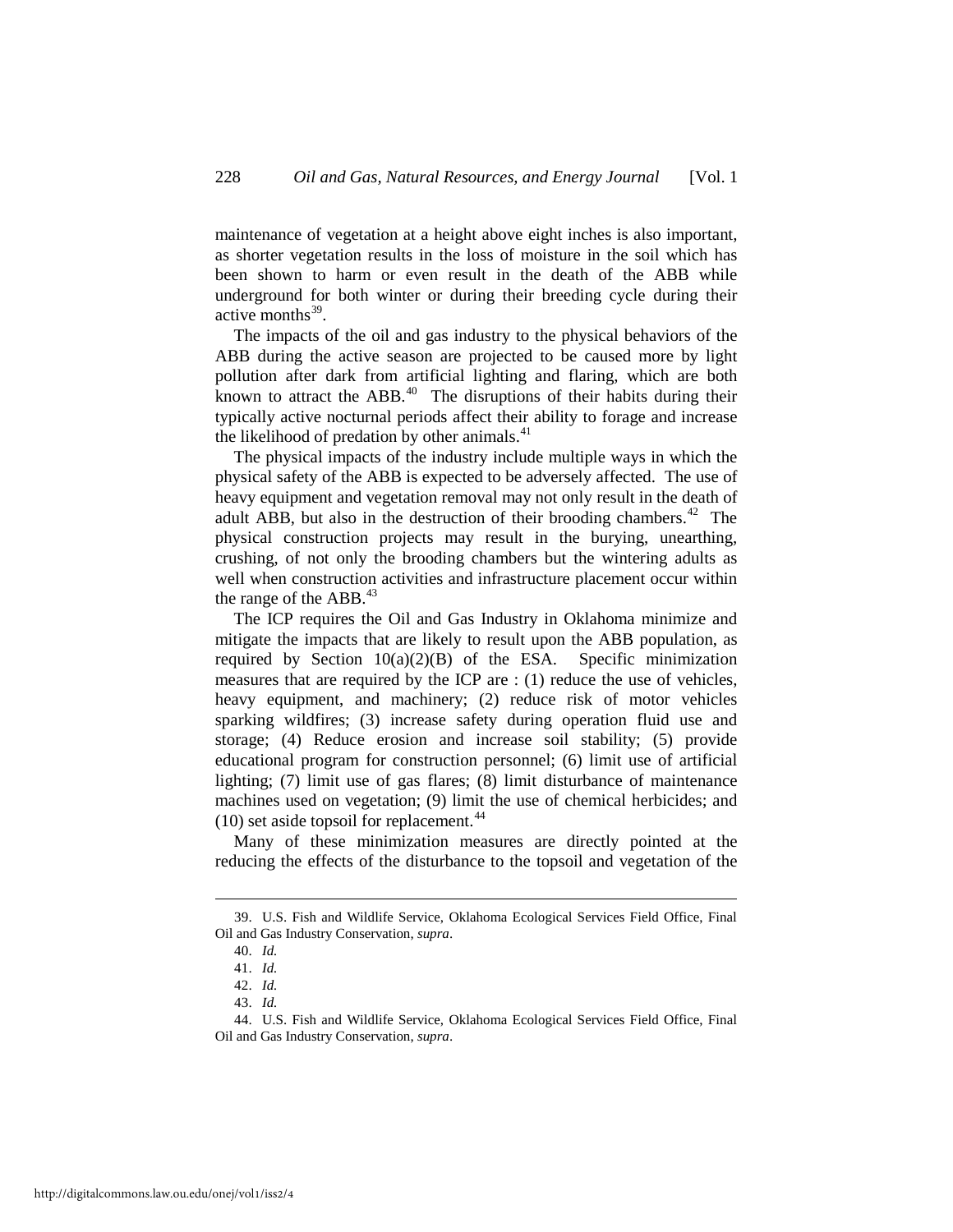habitat of the ABB and increasing knowledge of the ABB in the field, there are a few of the measures that need to have the connection explained.

Artificial lighting and flaring is shown to have an effect on the actual habits of the ABB. Like many insects, the ABB is attracted to sources of light, therefore the ICP limits activities by the industry (with a few exceptions) from operating past sundown during the active season of the  $ABB<sup>45</sup>$  $ABB<sup>45</sup>$  $ABB<sup>45</sup>$ . The use of artificial lighting by the industry to continue operations throughout the typically dark hours of the night are limited to exceptions such as operations that continue throughout the night and where it is necessary to extend the construction process past daylight hours.<sup>46</sup> Furthermore, because the ABB are attracted to artificial light, the industry is required to use lighting that is down shielded and requires the use of sodium vapor lights because the ABB are less attracted to such lights over UV or mercury vapor lights. $47$  The use of gas flaring is also restricted in similar manners as to reduce the threat caused to the ABB by light pollution.<sup>[48](#page-9-3)</sup> The ICP requires that when gas flares are being used, the flares must be covered as to eliminate the emission of artificial light which could disrupt the nocturnal activities of the ABB.<sup>[49](#page-9-4)</sup>

#### *Mitigation*

The ICP also allows for companies to mitigate the take that is unavoidable through the use of mitigation lands available to take permittees through their own efforts to establish such lands, Conservation Banks, or third party mitigations lands.<sup>50</sup> While this option allows for the offset of takes to be purchased or funded by the permittee, the lands must be kept as mitigation lands in perpetuity.<sup>51</sup> A common mitigation route for companies enacting a take upon a species that is listed or at-risk involves mitigation banking, "a market-based approach that revolves around the sale of credits from those who restore and/or protect habitat to those responsible for adverse impacts. Mitigation banking represents a departure from traditional mitigation, which requires developers or other parties to develop their own

 <sup>45.</sup> *Id.* 

<sup>46.</sup> *Id.*

<sup>47.</sup> *Id.* 

<sup>48.</sup> *Id.* 

<sup>49. .</sup>*Id.* 

<span id="page-9-6"></span><span id="page-9-5"></span><span id="page-9-4"></span><span id="page-9-3"></span><span id="page-9-2"></span><span id="page-9-1"></span><span id="page-9-0"></span><sup>50.</sup> U.S. Fish and Wildlife Service, Oklahoma Ecological Services Field Office, Final Oil and Gas Industry Conservation , *supra*.

<sup>51.</sup> *Id.*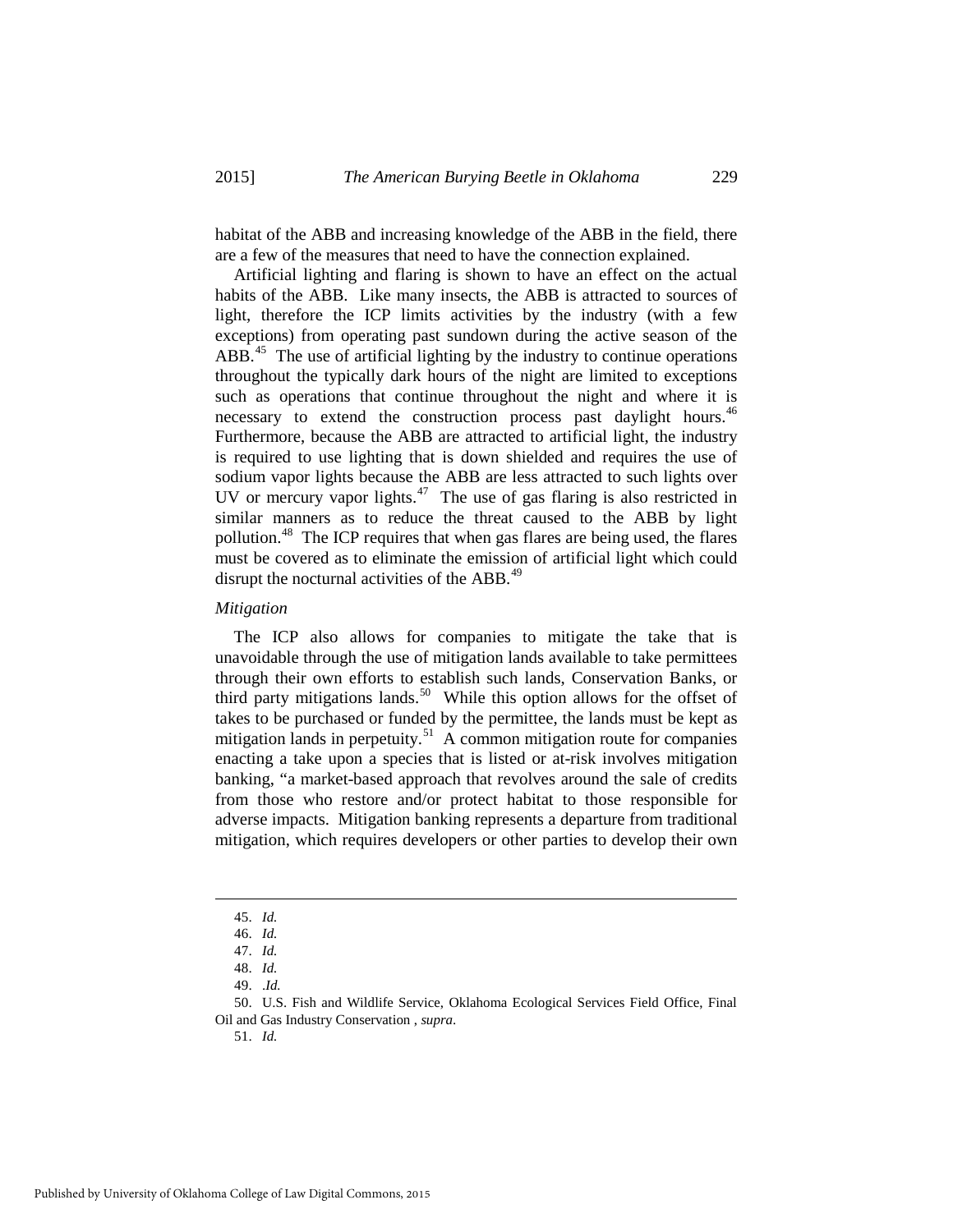mitigation sites."<sup>52</sup> "Conservation banks protect habitats for listed and atrisk species. As off-site mitigation, these banks exist to offset adverse impacts to species occurring elsewhere."[53](#page-10-1) While conservation banks have only been around since the 1990s, as of January 2009 there were over ninety the Service approved conservation banks holding a combined amount of land in excess of  $90,000$  acres.<sup>54</sup> Another form of mitigation comes by the way of land trusts and conservation easements, which are generally ran by non-profit land conservation organizations or through private land owners which allow for the credits to be used and created.<sup>[55](#page-10-3)</sup>

According to comments submitted to the Service by the Oklahoma Independent Petroleum Association (OIPA), conservation banks are initially planning to offer the mitigation credits at a minimum cost of \$10,000 per acre, which may be cost prohibitive to a number of projects and companies working within the area.<sup>[56](#page-10-4)</sup> However, being that these lands are held in perpetuity, the price of credits is not only used for the establishment of the conservation bank but for the establishment of an endowment to support the bank in perpetuity.<sup>57</sup> The ICP allows for  $32,234$ acres for take by the oil and gas industry.<sup>58</sup> The take acreage allowed under the ICP does not mean that it resulting mitigation acreage will be physically equal to actual take because the ICP has mitigation ratios, which is the ratio of the land take of the development versus the amount of land that must be conserved.[59](#page-10-7) The current ICP allows for temporary ratios as low as 1:0.25 to as a high as 1:1.5 for certain types of acreage takes with temporary (less than five years) impacts, mitigation ratios for takes of permanent cover change range from 1:.05 to 1:2<sup>[60](#page-10-8)</sup> while permanent take mitigation ratios

57. 41 No. 3 Real Estate Review Journal ART 3.

<span id="page-10-6"></span><span id="page-10-5"></span>58. U.S. Fish and Wildlife Service, Oklahoma Ecological Services Field Office, Final Oil and Gas Industry Conservation, *supra*.

<span id="page-10-8"></span>60. Atkins, *Environmental Assessment for the Oil and Gas Industry Conservation Plan Associated with Issuance of Endangered Species Act Section 10(a)(1)(B) Permits for the American Burying Beetle in Oklahoma,* Permanent Cover Change impacts are changes that

 <sup>52. 41</sup> No. 3 Real Estate Review Journal ART 3.

<span id="page-10-2"></span><span id="page-10-1"></span><span id="page-10-0"></span><sup>53.</sup> Jessica Owley, The Increasing Privatization of Environmental Permitting, 46 Akron L. Rev. 1091, 1108 (2013).

<sup>54.</sup> *Id.* 

<sup>55. .</sup>Jessica Owley, *supra* at 1114.

<span id="page-10-4"></span><span id="page-10-3"></span><sup>56.</sup> Letter from Brian Woodard, Vice President of Regulatory Affairs, Oklahoma Independent Petroleum Association, to Fields Supervisor, Oklahoma Ecological Service Field Office, U.S. Fish and Wildlife Service (March 4, 2013).

<span id="page-10-7"></span><sup>59.</sup> Tristan Kimbrell, Moving Species and Non-Moving Reserves: Conservation Banking and the Impact of Global Climate Change, 22 Fordham Envtl. L. Rev. 119, 126 (2010).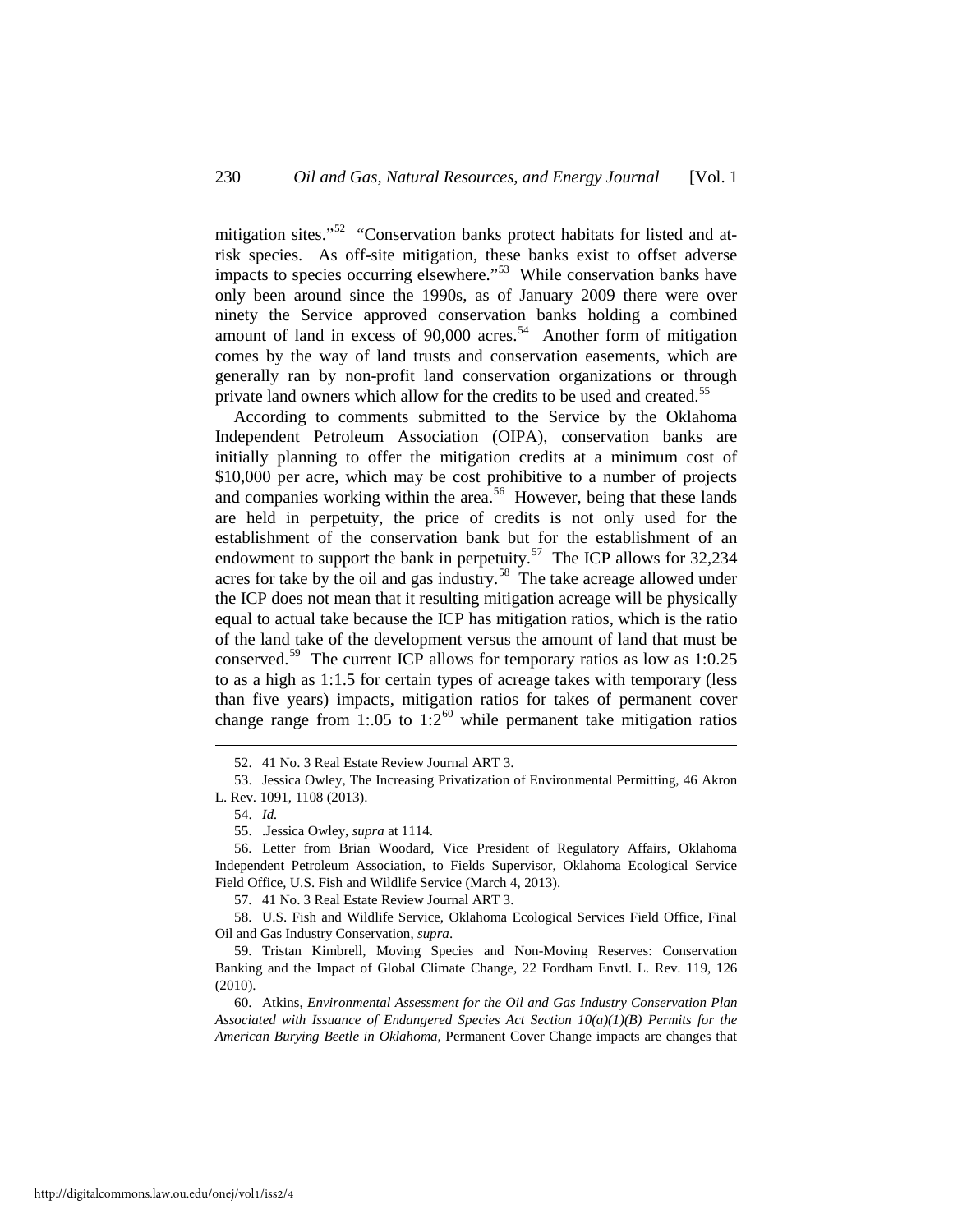range from no less than 1:1 and as high as  $1:3.^{61}$  $1:3.^{61}$  $1:3.^{61}$  With some of the mitigation ratios requiring two to three credit acres to be bought per acre of take, the costs of doing business in the Planning area expands quickly. Assuming that the full acreage allowable for take is taken at the initially forecast price of \$10,000 per acre, the total cost to the oil and gas industry of mitigation credits would be well over \$300 million over the course of the ICP effective time of twenty-two years. The price tag of over \$300 million assumes that the take acreage of 32,234 acres has a mitigation ratio of 1:1.

Further adding to the complexity of the mitigation lands, the Service has designated two service areas within the Planning Area. The North Service Area covers Kay, Noble, Osage, Pawnee, Washington, Nowata, Craig, and Ottawa counties. The South Service Area consists of the 37 remaining counties within the Planning Area. Any mitigation credits must be used in the Service Area in which the permittee implements a take upon the ABB. $^{62}$  $^{62}$  $^{62}$ 



change the successional change of an area to another stage (e.g. grassland to forest, forest to grassland). (May 22, 2014).

-

<span id="page-11-0"></span><sup>61.</sup> U.S. Fish and Wildlife Service, Oklahoma Ecological Services Field Office, Final Oil and Gas Industry Conservation, *supra*.

<span id="page-11-2"></span><span id="page-11-1"></span><sup>62.</sup> U.S. Fish and Wildlife Service, Oklahoma Ecological Services Field Office, Final Oil and Gas Industry Conservation, *supra*.

<sup>63.</sup> *Id.*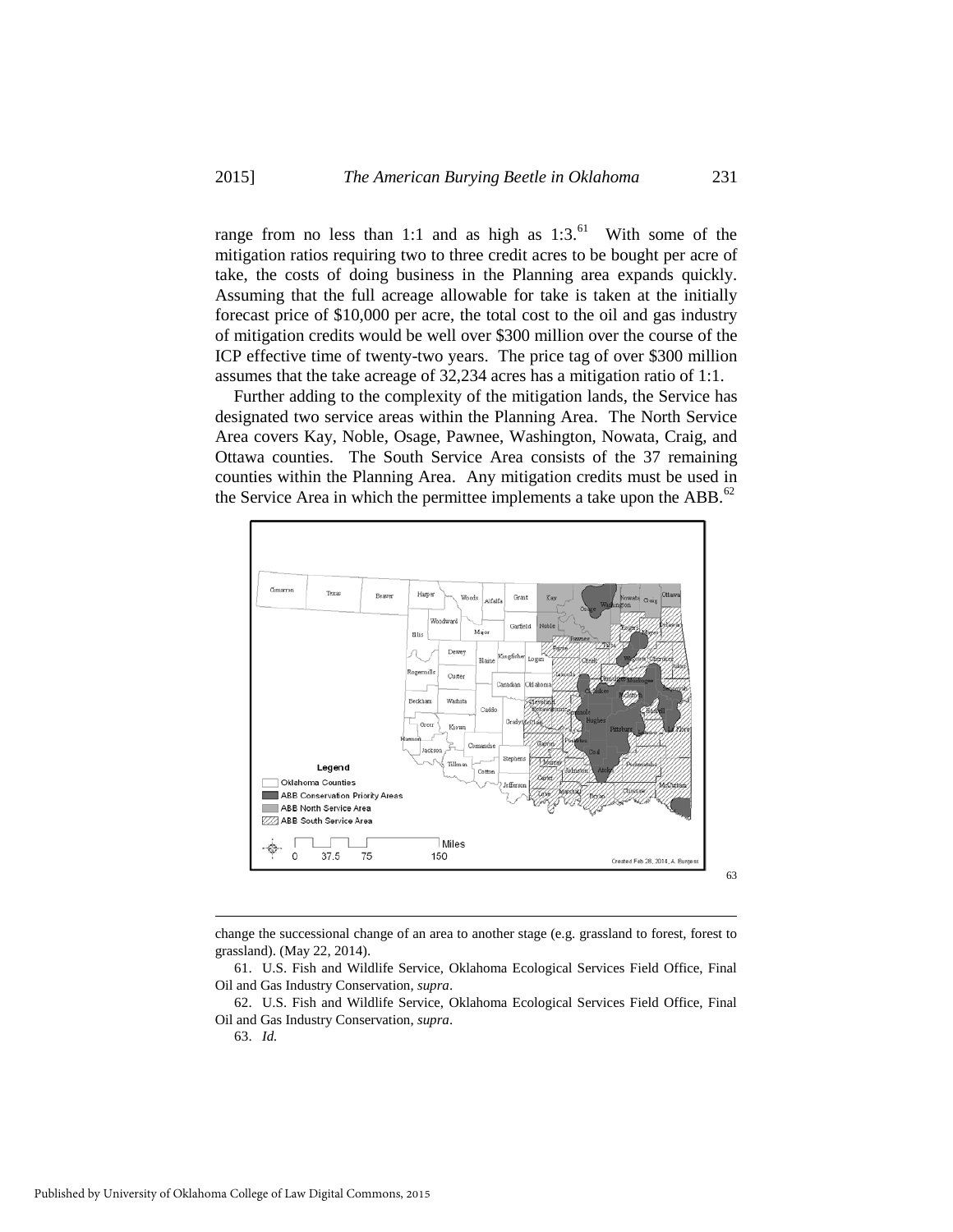For permittees conducting take operations in both service areas, then the proportional amount of take should be mitigated in each respective service area.[64](#page-12-0) For example a pipeline construction that results in 100 acres of take, with sixty acres of take in Washington County and forty acres of take in Tulsa County, then sixty percent of the mitigation credits would have to come from the North Service Area and the remaining forty percent of the mitigation credits would have to come from the South Service Area. This becomes problematic because there are only two currently known conservation banks in Oklahoma, located in Pittsburg, Coal, Hughes, and Pontotoc Counties, which are both in the South Service Area.<sup>65</sup> At the moment, operations located in the North Service Area in Oklahoma are restricted, due to the lack of conservation banks servicing the area, and must either seek mitigation through their own actions or a third party in the North Service Area or apply with the Service for an exception to purchase credits from the conservation banks that have been established within South Service Area. While this adds another step to acquire mitigation credits in the North Service Area, there may also be unintended consequences if a conservation bank is not set up in the area soon. Failure to have a conservation bank established in the North Service Area combined with the possibility of the exception granted to purchase credits from the conservation banks located in the South Service Area, may have the reversed effect intended by the two service area system because the only mitigation credits currently available in the state lie in the South Service Area. Lacking the establishment of an ABB conservation bank in the North Service Area would essentially combine the two service areas for all intents and purposes or create great hardship upon the Oil and Gas Industry in the North Service Area if the exception to the area restriction is denied because they would have to establish their own lands in perpetuity or find a third party to do so.

#### *Incidental Take Permits Requirements*

While the above areas of the discussing the ICP cover the requirements for permittees in the context of the actual take, companies that must apply for the take with a permit application that has several requirements that be met for the approval to be granted for the permit. Permit Applicants must

 <sup>64.</sup> *Id.*

<span id="page-12-1"></span><span id="page-12-0"></span><sup>65.</sup> Muddy Boggy Conservation Bank is located in Coal, Hughes, and Pontotoc Counties and is operated by Mitigations Solutions USA. The Second Bank is operated by Common Ground Capital and is located in Pittsburg County.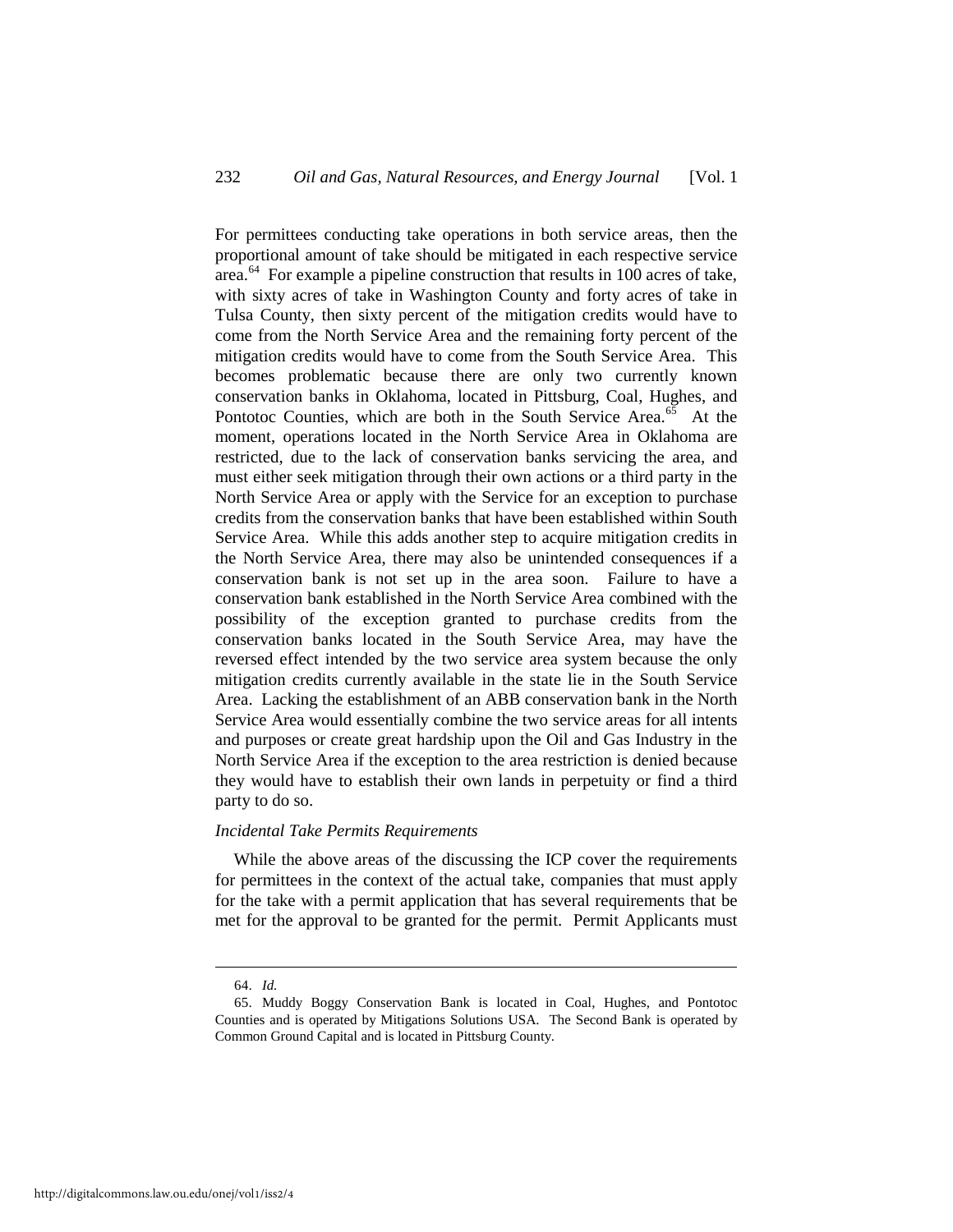provide proof of funding, an estimated take of the project, and a survey of the area of the project to test for the presence of the ABB.

When applying for permits, applicants must meet one of several financial funding requirements $^{66}$  $^{66}$  $^{66}$ . To meet the financial requirements permittees may submit several financial indicators or securities, including ratio of liability to net worth, ratio of net income to liabilities, ratio of assets to liabilities, net worth statements, and a Corporate Guarantee from an officer of the permittee corporation. $67$  Applicants may also meet the financial requirements by obtaining an irrevocable standby letter of credit or establishing a trust fund that will maintain funds to guarantee that the applicant has proper funding for mitigation and minimization under the ICP.<sup>68</sup> The applicant may also obtain a surety bond, performance bond accompanied by a standby trust, or through obtaining insurance that would satisfy the requirements of the ICP in case the applicant fails to do so or is unable to do so. $69$ 

With the funding secured, the applicant is able to actually apply for the take permit under the ICP. The permit applicants must provide a report from a federally-permitted individual, under Section  $10(a)(1)(a)$ , of the ESA to determine the presence of the ABB around the project area.<sup>70</sup> However, the applicant may forgo this requirement and proceed with the application process based upon the assumption that the ABB is present for any variety of reasons such as timing, financial, likelihood of their presence, or really any other valid reason.<sup>[71](#page-13-5)</sup> In this situation the applicant would just assume that the ABB is present on all acreage for mitigation and minimization requirement estimations.<sup>[72](#page-13-6)</sup> <sup>[73](#page-13-7)</sup>

After the actual permitting application is completed and approved, several data points are required to be reported to the Service including actual impacts upon the land and the ABB to ensure that they are within the

<span id="page-13-1"></span><span id="page-13-0"></span> <sup>66.</sup> U.S. Fish and Wildlife Service, Oklahoma Ecological Services Field Office, Final Oil and Gas Industry Conservation, *supra*.

<sup>67.</sup> *Id.*

<sup>68.</sup> *Id.* 

<span id="page-13-4"></span><span id="page-13-3"></span><span id="page-13-2"></span><sup>69.</sup> U.S. Fish and Wildlife Service, Oklahoma Ecological Services Field Office, Final Oil and Gas Industry Conservation, *supra*.

<sup>70.</sup> *Id.*

<sup>71.</sup> *Id.*

<sup>72.</sup> *Id.*

<span id="page-13-7"></span><span id="page-13-6"></span><span id="page-13-5"></span><sup>73.</sup> The calculations of the area of impact required for mitigation and minimization are calculated based on the location of the activity within the service area.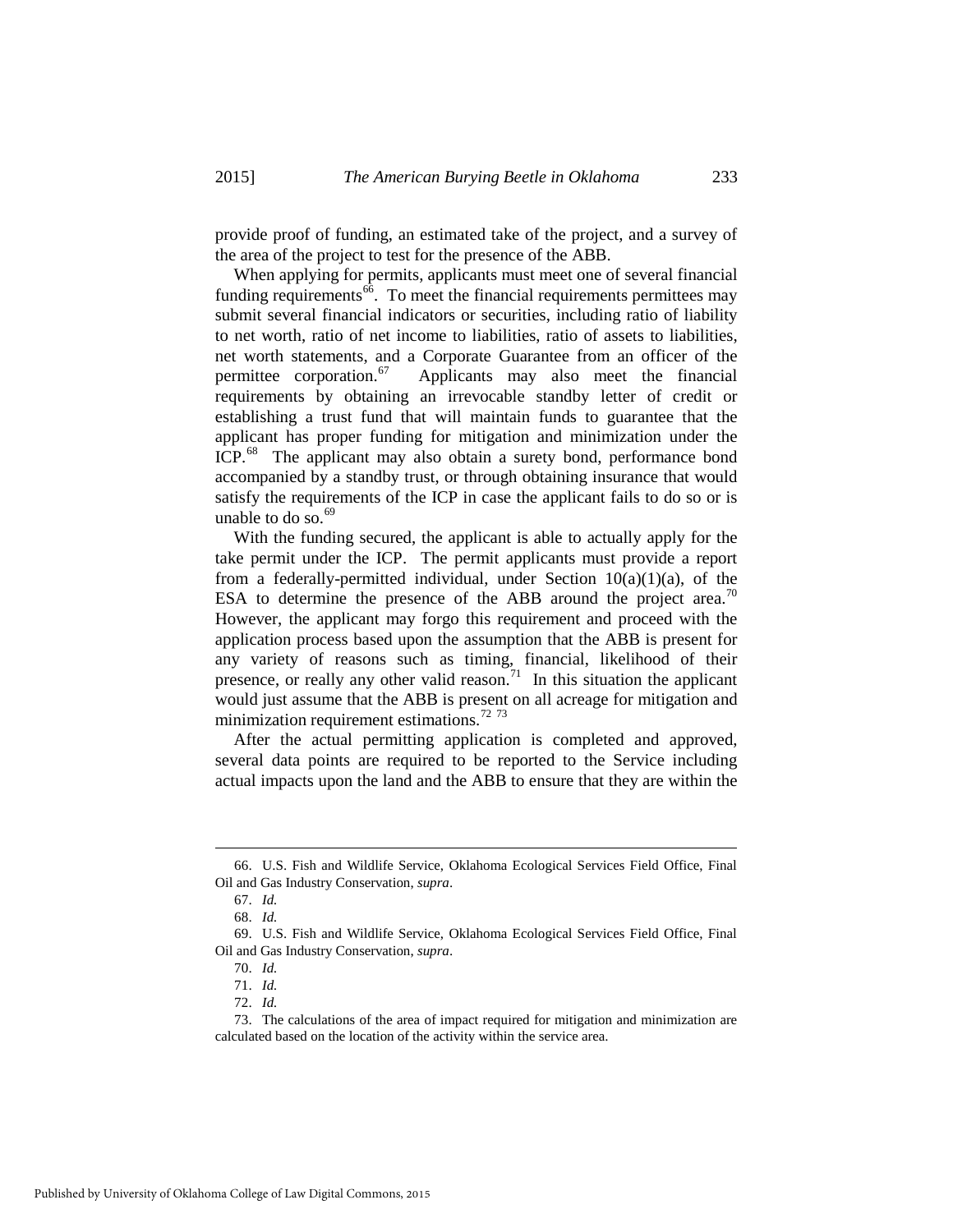scope and estimation of the permit and the ICP.<sup>[74](#page-14-0)</sup> In addition to the completed project report, permittees must also produce annual reports concerning the take of acreage and impacts that are part of the take permitted, mitigation lands and the amount of credits bought, photographs, habitat restoration efforts within the permit location, and such required information by the Service.<sup>[75](#page-14-1)</sup>

#### *Past Conservation Strategies*

Prior to the ICP, the ABB was captured and removed from project sites by the oil and gas industry through bait and trapping techniques.<sup>[76](#page-14-2)</sup> The preferred method for preventing the destruction of the ABB is the bait and trap method to remove the ABB from specific areas.<sup>[77](#page-14-3)</sup> The recent change away from the baiting away of the ABB and focus on mitigation under the ICP follows a three year study out of Nebraska, which concluded that "baiting away with carrion stations is not a reliable conservation measure for the federally endangered American burying beetle."<sup>[78](#page-14-4)</sup>

#### *Issues and Effects on the Oil and Gas Industry*

The effect of the ICP on the oil and gas industry includes the increase of preparation into projects and increase of financial obligations. Furthermore, unique consequences, due to the characteristics of the ABB, present issues relating to the oil and gas industry exist because of the limitations and the alternatives that are offered by the ICP.

The first major issue results for the oil and gas industry evolve out of timing and project planning. Due to the seasonal activity and life cycle of the ABB, the current ICP greatly reduces the freedom of the activities of the oil and gas industry. The fact that the ABB is underground between eight and nine months out of the year prevents the permit applicants from determining the presence of the ABB during the time of year that the ABB is underground. Therefore any and all studies must be done in the warmer months of the year when the ABB are active. This forces the permit applicant to either wait until the active months of the ABB to test for their presence or assume the increased financial responsibility of assuming the

<span id="page-14-0"></span> <sup>74.</sup> U.S. Fish and Wildlife Service, Oklahoma Ecological Services Field Office, Final Oil and Gas Industry Conservation, *supra*.

<sup>75.</sup> *Id.* 

<span id="page-14-4"></span><span id="page-14-3"></span><span id="page-14-2"></span><span id="page-14-1"></span><sup>76.</sup> Jessica Jurzenski, Factors Affecting the Distribution and Survival of Endangered American Burying Beetles, *Nicrophorus americanus* Olivier, Dissertation 8/1/2012.

<sup>77.</sup> *Id.*  78. *Id.*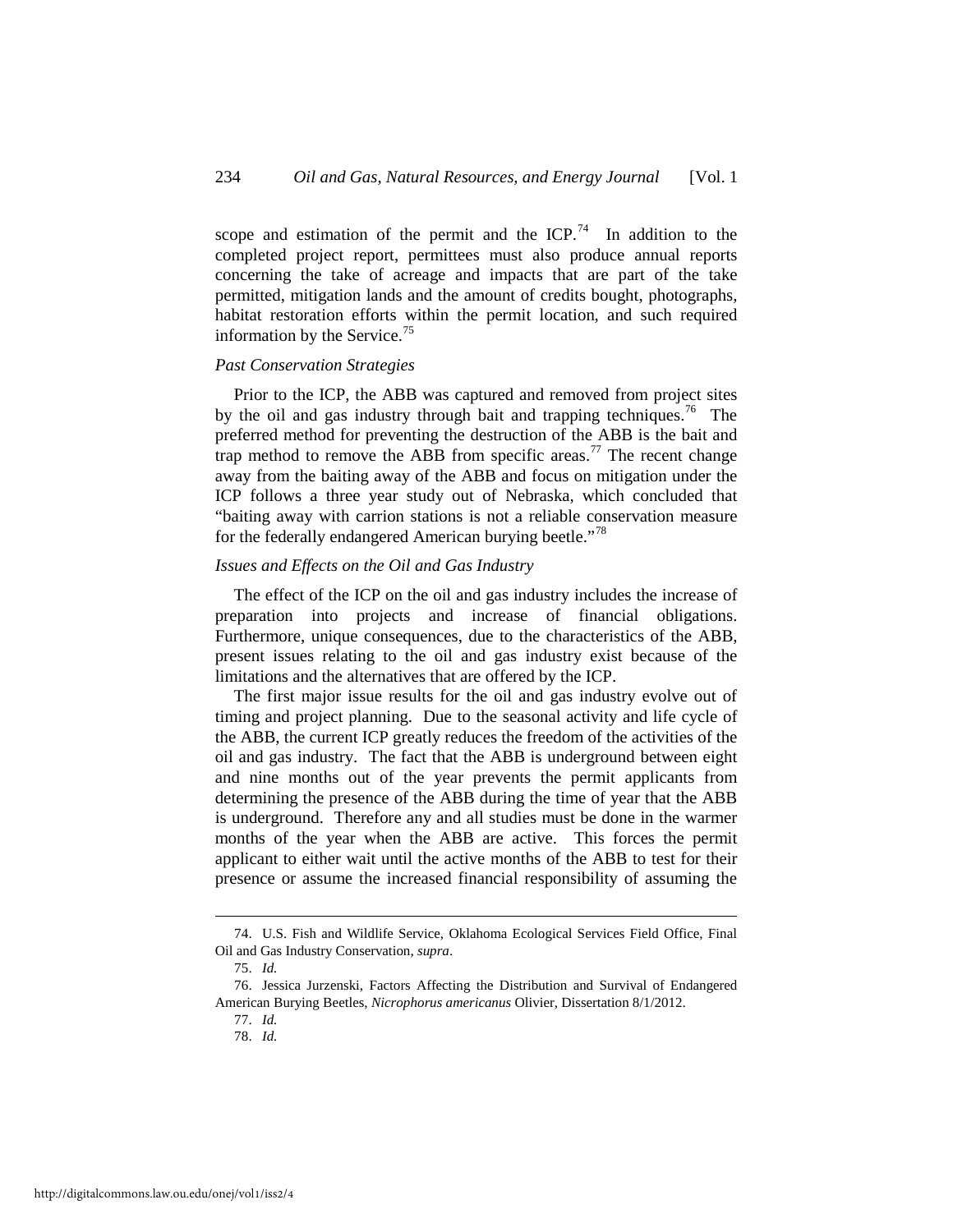presence of the ABB, thus incurring the costs of mitigation and minimization without being able to prove or deny the presence of the ABB. Either way, the applicants have a high risk of incurring an increased financial costs and risk for every project that is not given the opportunity to be surveyed for the presence of the ABB during the active season. The increased time and the extent of permitting requirements under the ICP regarding the ABB not only adds up to 135 days for the Service to conduct a formal consultation for projects, or however long the private Section 10 approved survey would take, but also extends the actual permitting approval process and the requirements for securing funding and analysis increases the time that is required for planning.

Second, the increase in financial responsibilities and liabilities of projects may make oil and gas operations within the service areas cost prohibitive due to the increased costs, especially with smaller local companies that may not have ability to meet the financial requirements for multiple projects. With estimated cost of mitigation acres at \$10,000, according to the OIPA, even the average well pad site  $3.5$  acres<sup>79</sup> would increase the costs of each pad site by \$35,000 for mitigation credits, assuming a ratio of 1:1 or and increased cost of \$70,000 if the mitigation ratio is 1:2, not to mention the access roads and any other land disturbances that are needed to get to the pad site. This is just the information that is quantifiable with the provided information. The oil and gas industry will also incur the costs of studies, application preparation, mandated reports, and further minimization requirements that will vary greatly based on the location and the actual type of the project. With the implementation of the ICP, the cost of exploration, production, and transportation of the oil and gas industry just got more expensive. Unfortunately, with current state of the oil and gas industry as prices remain low, the implementation of the ICP may increase the costs of doing business in Oklahoma resulting in members of the oil and gas industry community finding somewhere else that is less expensive to produce and operate.

Third, the Section 10 surveys may not be adequate to testing for the presence of the ABB in the area even during the active months. The ABB breeds underground and remains underground between forty-eight and sixty-five days in their brood chamber.<sup>80</sup> Assuming the ABB is active four months of the year, maximum estimation in Oklahoma, the ABB spends up

<span id="page-15-1"></span><span id="page-15-0"></span> <sup>79.</sup> The Shale Gas Information Platform, last visited March 27, 2015, http://www.shalegas-information-platform.org/categories/operations/the-basics.html

<sup>80.</sup> Jessica Jurzenski, *supra*.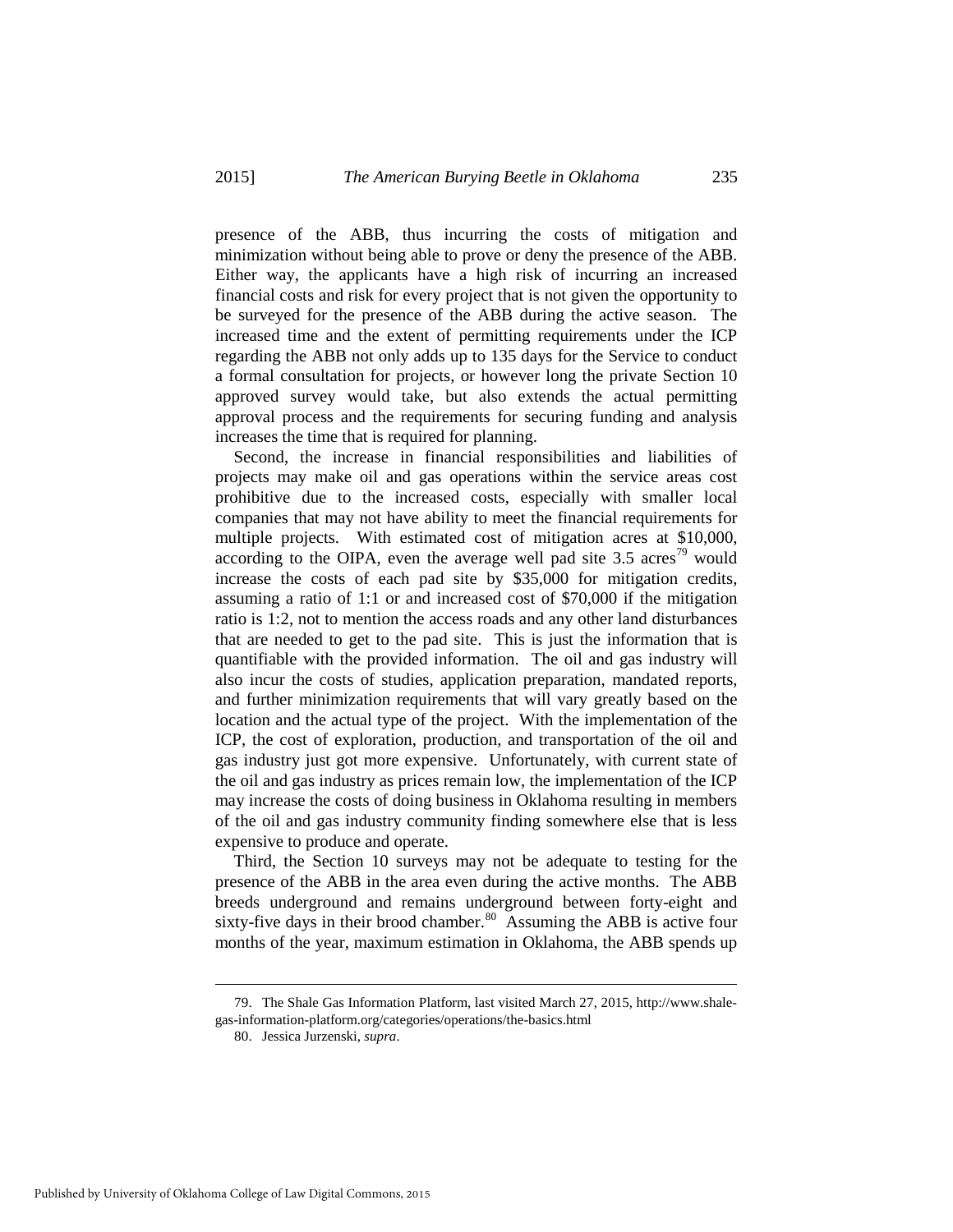to half of this time in the brood chamber which means that their presence may go missed for two months even though they are on the site. By rough math, a mating ABB is only actively above ground for a maximum of two months in which their presence could be detected. It seems relatively likely that even with the presence of surveys and Section 10 consultations, the presence of the ABB could easily go missed. While the missing of the presence of the ABB during a study may be at the benefit of the oil and gas industry, it defeats the purpose of the act to protect the ABB as an endangered species under the ESA. The alternative is for members of the oil and gas industry just to assume that the ABB is present in their area which then increases the costs of mitigation with no evidence that mitigation would actually be required under the ESA.

#### *Current and Foreseeable Issues under the ESA*

The ICP for the ABB in Oklahoma has far reaching effects in Oklahoma, affecting forty-five out of the state's seventy-seven counties. However, this may be just the beginning such wide ranged insect habitat affecting the oil and gas industry throughout the state. In 2013, the Rattlesnake Master Borer Moth was determined by the Service to warrant being listed under the ESA, but was precluded because other species were in a higher priority.<sup>81</sup> While the species is currently unlisted, the conservation plan for the ABB may resemble a conservation plan in Oklahoma for the Rattlesnake Master Borer Moth. Like the ABB, the Rattlesnake Master Borer Moth has a yearlong life-cycle which begins when eggs are laid in late Fall. $82$  The eggs are laid on or near Rattlesnake Master, a prairie plant, which remain on or near the plant over winter. $83$  In May, the eggs hatch and enter the base of the stem of the plan and eat into the roots of the plants. $84$  The Feeding continue throughout the summer and the larvae pupate at some time during August, emerging as adults roughly three weeks later to begin the cycle anew.<sup>85</sup> Similar to the ABB, the Rattlesnake Master Borer Moth is nocturnal by

<span id="page-16-0"></span> <sup>81.</sup> Press Release from U.S. Fish & Wildlife Service, *U.S. Fish and Wildlife Service Finds Listing Warranted but Precluded for Rattlesnake-Master Borer Moth* (August 14, 2013), last visited March 27, 2015, http://www.fws.gov/midwest/news/669.html

<span id="page-16-4"></span><span id="page-16-3"></span><span id="page-16-2"></span><span id="page-16-1"></span><sup>82. .</sup>U.S. Fish & Wildlife Service, Conservation Assessment For Eryngium Root Borer (*Papaipema eryngii)*, (2003) last visited March 27, 2015, http://www.fs.usda.gov/Internet/FSE\_DOCUMENTS/fsm91\_054244.pdf

<sup>83.</sup> *Id.*

<sup>84.</sup> *Id.*

<sup>85.</sup> *Id.*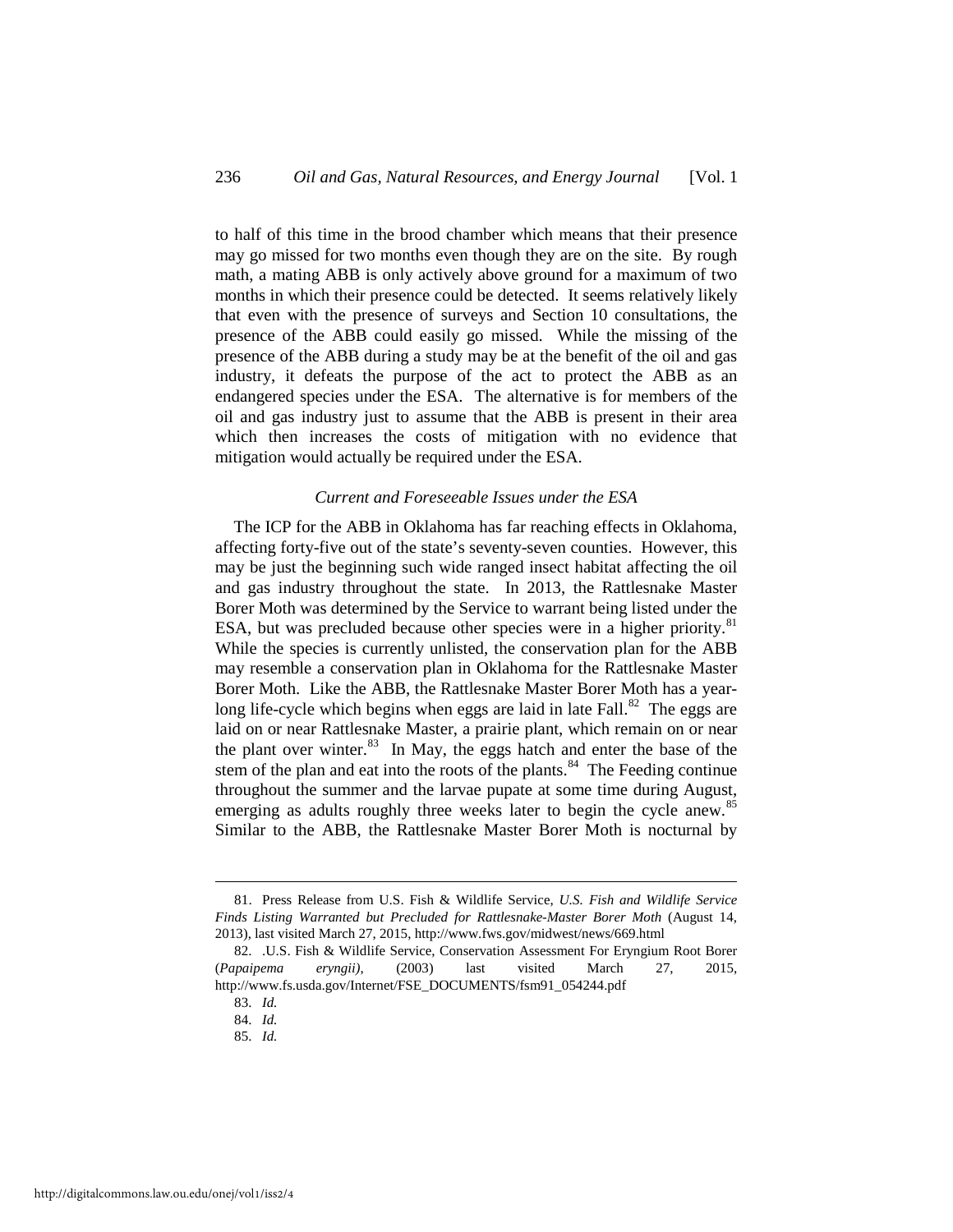nature and the reproduction takes place completely at night.<sup>86</sup> The Rattlesnake Master Borer Moth population in Oklahoma is one of sixteen known populations within country and is only found in one area of Oklahoma.<sup>[87](#page-17-1)</sup> With the loss of natural prairie lands to both invasive trees and development, the fracturing habitat and diminishing numbers may bring the moth to extinction.<sup>[88](#page-17-2)</sup> While the geographical habitat area of this specific moth would only be found in one location in the state, the industry should expect to see similar if not more restrictive terms if and when the species is listed under the ESA due to its small population, isolated location, and unique genetic population of the Rattlesnake Master Borer Moth in Oklahoma.

The Monarch Butterfly has also been in the news as it number have dropped by nearly one billion in the last twenty-five years.<sup>[89](#page-17-3)</sup> The Service has partnered with the National Wildlife Federation and the National Fish and Wildlife Foundation to create the Monarch Conservation Fund to provide funding for the creation of monarch habitats across the country.<sup>90</sup> The service has dedicated \$1.2 dollars into the fund that will be matched by private sources.<sup>91</sup> The Monarch Butterfly winters in Mexico and then migrates north to Canada for the summer.<sup>92</sup> Oklahoma is a crucial location to migration pattern because it serves as one of the first reproduction sites upon the migration route to the summer habitat. $93$  During the migration, the Monarch Butterflies will create four generations during their journey, with the fourth generation that will return to Mexico and begin the migration

93. *Id.*

 <sup>86.</sup> *Id.*

<span id="page-17-1"></span><span id="page-17-0"></span><sup>87.</sup> Endangered and Threatened Wildlife and Plants; Review of Native Species That Are Candidates for Listing as Endangered or Threatened; Annual Notice of Findings on Resubmitted Petitions; Annual Description of Progress on Listing Actions, 79 FR 72450-01, at 72475-6

<sup>88.</sup> *Id.*

<span id="page-17-3"></span><span id="page-17-2"></span><sup>89.</sup> Robert Medley, *Effort to save monarch butterflies is underway in Oklahoma, nationwide*, The Oklahoman, February 15,2015, last visited March 27, 2015, http://newsok.com/effort-to-save-monarch-butterflies-is-underway-in-oklahomanationwide/article/5393566

<span id="page-17-4"></span><sup>90. .</sup>U.S. Fish & Wildlife Service, *Save the Monarch Butterfly*, last visited March 27, 2015, http://www.fws.gov/savethemonarch/

<sup>91.</sup> *Id.*

<span id="page-17-7"></span><span id="page-17-6"></span><span id="page-17-5"></span><sup>92. .</sup>Scott Thompson, News on 6, *Oklahoma Critical Piece In Preventing Extinction of Monarch* Butterfly, February 12, 2015, last visited March 27, 2015, http://www.newson6.com/story/28099718/oklahoma-critical-piece-in-preventing-extinctionof-monarch-butterfly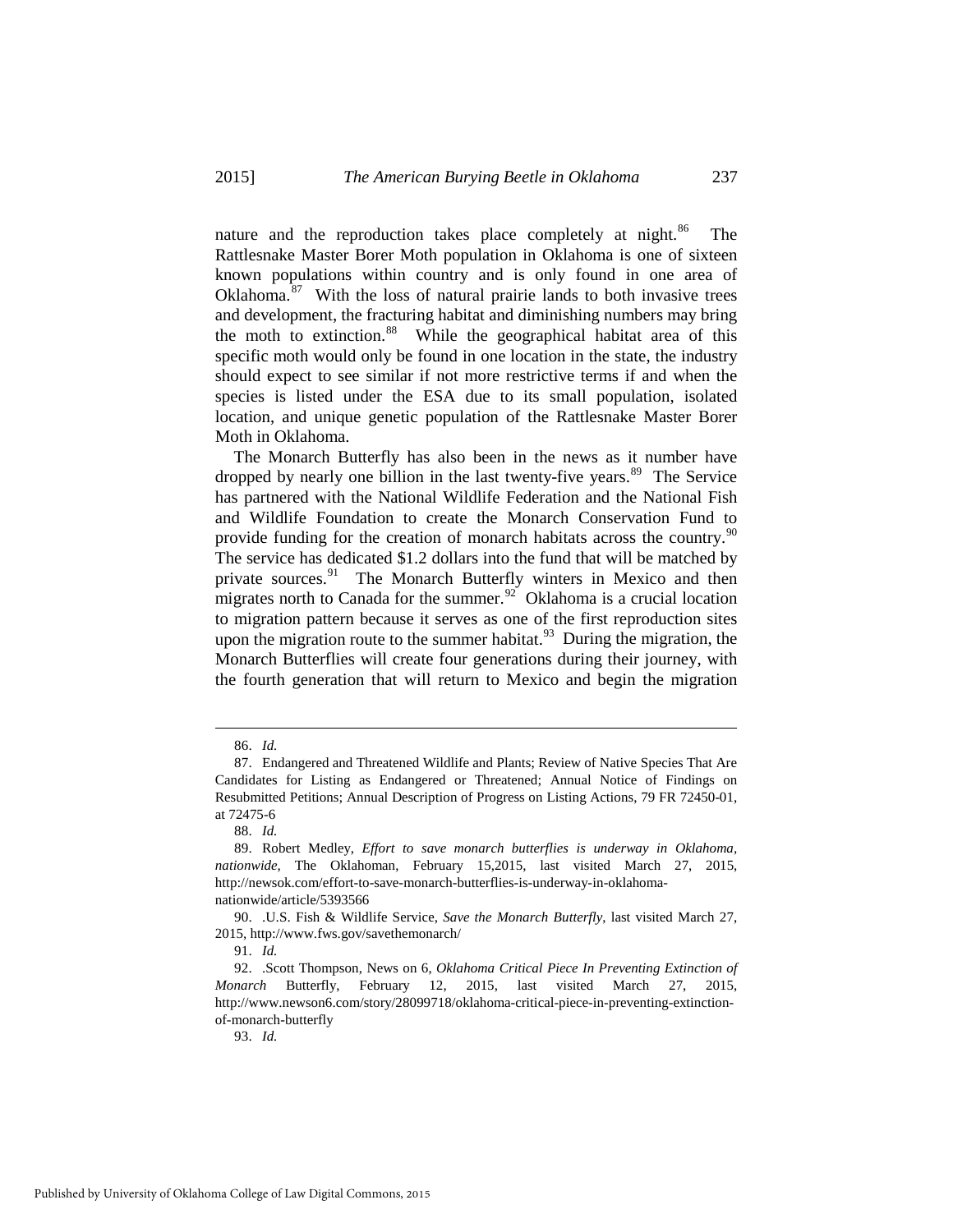again the next spring. $94$  The key features for the butterfly, is the need for Milkweed, the only plant where the Monarch Butterfly will lay eggs.<sup>95</sup> One potential reason for decline of the plant throughout the mid-west is the development of pesticide and herbicide resistant crops.<sup>96</sup> Prior to the these modifications, the plant would often be found in crop fields, now farmers spray the fields to kill off everything other than the crops, including the milkweed.<sup>97</sup> The resulting loss of Milkweed throughout their migration route is one cause being offered to their decline due to habitat loss. With such measures being taken by the Service and private organizations, it is foreseeable that the Monarch Butterfly may be listed under the ESA, resulting mandating of conservation measure. However, efforts made to conserve and create habitat prior to the species being listed may allow the Monarch Butterfly to remain unlisted like efforts undertaken for the conservation of the Greater Sage-Grouse in the northwest United States.

The Greater Sage-Grouse is found in the northwestern portion of the United States where their sole habitat of sage-steppe ecosystem exists.<sup>98</sup> Through collaboration with the private sector, the Service has been working to keep the Greater Sage-Grouse from being listed under the ESA.<sup>99</sup> The Sage Grouse Initiative is a collaboration of ranchers, conservationists, and the Service to proactively protect the species and their habitat in an effort to keep the bird from being listed.<sup>[100](#page-18-6)</sup> The Initiative works to not only conserve the physical habitat by removing invasive tree species and traditional conservation measures, but also works with ranchers to develop grazing systems that are designed to provide the ranchers with the needed grazing for their cattle with minimizing the disturbance and destruction of the Greater Sage-Grouse activities and habitat based on the seasonal needs of both the bird and the ranchers.<sup>101</sup> The Initiative has secured more than

101. *Id.* 

 <sup>94.</sup> *Id.*

<sup>95.</sup> *Id.*

<sup>96.</sup> *Id.*

<sup>97.</sup> Scott Thompson, *supra*.

<span id="page-18-4"></span><span id="page-18-3"></span><span id="page-18-2"></span><span id="page-18-1"></span><span id="page-18-0"></span><sup>98.</sup> U.S. Fish & Wildlife Service, Greater Sage-Grouse—Species Information, last visited March 27, 2015, http://www.fws.gov/greaterSageGrouse/speciesinfo.php

<span id="page-18-5"></span><sup>99. .</sup>Press Release, U.S. Fish and Wildlife Service, U.S. Fish and Wildlife Service, State of Wyoming, Sweetwater River Conservancy Launch Nation's First Greater Sage-Grouse Conservation Bank, March 18, 2015, http://www.fws.gov/greatersagegrouse/news\_releases/20150318%20Sweetwater%20River% 20Conservation%20Bank%20NR%20FINAL.pdf

<span id="page-18-7"></span><span id="page-18-6"></span><sup>100.</sup> The Sage Grouse Initiative, last visited March 27, 2015, http://www.sagegrouseinitiative.com/our-work/proactive-conservation/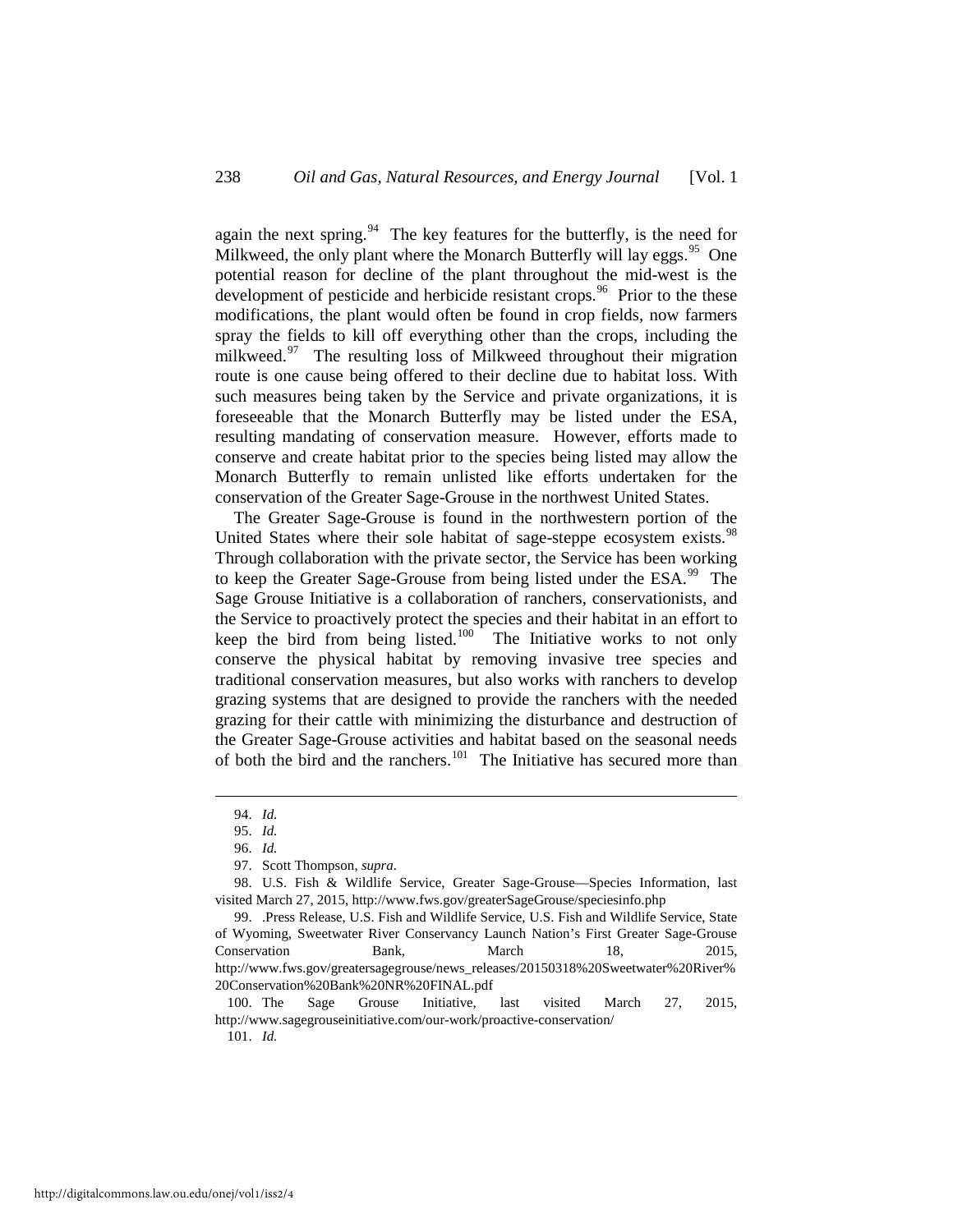380,000 acres of conservation easements that will be held in perpetuity that account for the grazing and ranching practices of the land owners.<sup>102</sup> In February, 2015, the Service announced the creation and designation of the Sweetwater River Conservancy, a conservation bank that has 55,000 acres with the potential to expand to 700,000 acres in the future to provide industries such as the oil and gas with ability purchase conservation credits for the mitigation of development in the region. $103$ 

#### *Conclusion*

The ABB is a unique insect that due to not only the complexity of theories revolving around its decline but also the habits and life cycle make the ABB an elusive insect. The Service developed the ICP, under the ESA, to ensure that the ABB will be around for generations to come and hopefully recover to be removed from the list. The combined logistics, physical requirements, financial requirements, and questionable effectiveness of the ICP make this a high cost of mitigation for the oil and gas industry through direct and indirect costs of compliance. The lack of a conservation bank in the North Service Area has the potential to cause numerous issues if exceptions to by the Service are not granted until such a bank is established while allowing the exceptions virtually destroys the purpose of the dual service area design. The unique habits of the ABB remaining underground for up to roughly ten months of the year also complicate the overall matter of figuring out exactly which locations within the forty-five county Planning Area are actually occupied by the ABB; therefore are subject to the minimization and mitigation efforts. With the potential of costing the Oklahoma oil and gas industry additional hundreds of millions of dollars in the foreseeable future, along with the uncertain future of oil and gas prices, this shake up of the industry operations is something that will not only affect the current oil and gas economy within the state, but future of oil and gas operations in within the forty-five listed counties within the Planning Area as well.

While this particular bug has caused a great amount conversation, planning, and upset throughout the state, the possible prospects of other potential candidate species may result in similar if not more complex plans of conservation and issues. The industry has a viable option to look

-

<sup>102.</sup> *Id.*

<span id="page-19-1"></span><span id="page-19-0"></span><sup>103.</sup> Press Release, U.S. Fish and Wildlife Service, U.S. Fish and Wildlife Service, State of Wyoming, Sweetwater River Conservancy Launch Nation's First Greater Sage-Grouse Conservation Bank, *supra*.